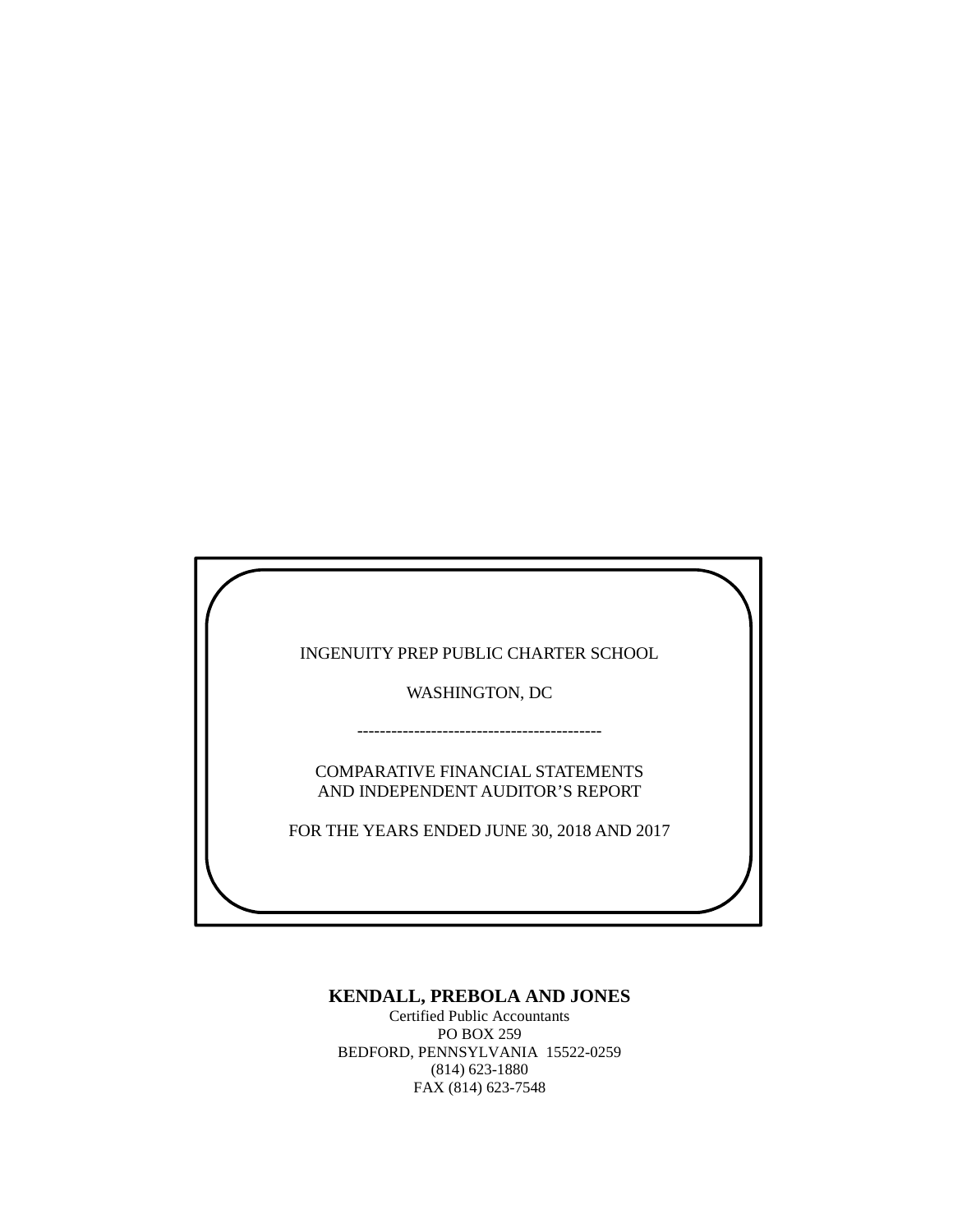# I N D E X

|                                                                                                                                                                                                                          | Page           |
|--------------------------------------------------------------------------------------------------------------------------------------------------------------------------------------------------------------------------|----------------|
| <b>Independent Auditor's Report</b>                                                                                                                                                                                      | $1-2$          |
| Comparative Statements of Financial Position, June 30, 2018 and 2017                                                                                                                                                     | 3              |
| Comparative Statements of Activities, For the Years Ended June 30, 2018 and 2017                                                                                                                                         | $\overline{4}$ |
| Comparative Statements of Cash Flows, For the Years Ended June 30, 2018 and 2017                                                                                                                                         | 5              |
| Notes to Financial Statements                                                                                                                                                                                            | $6 - 22$       |
| Schedule 1 - Comparative Schedules of Functional Expenses, For the Years Ended<br>June 30, 2018 and 2017                                                                                                                 | $23 - 24$      |
| Schedule 2 -<br>Schedule of Expenditures of Federal Awards, For the Year Ended<br>June 30, 2018                                                                                                                          | $25 - 26$      |
| Notes to Schedule of Expenditures of Federal Awards                                                                                                                                                                      | 27-28          |
| Independent Auditor's Report on Internal Control over Financial Reporting and<br>on Compliance and Other Matters Based on an Audit of Financial Statements<br>Performed in Accordance with Government Auditing Standards | 29-30          |
| Independent Auditor's Report on Compliance for Each Major Program and<br>on Internal Control over Compliance Required by the Uniform Guidance                                                                            | $31 - 32$      |
| Summary Schedule of Prior Audit Findings, For the Year Ended June 30, 2018                                                                                                                                               | 33             |
| Schedule of Findings and Questioned Costs, For the Year Ended June 30, 2018                                                                                                                                              | 34             |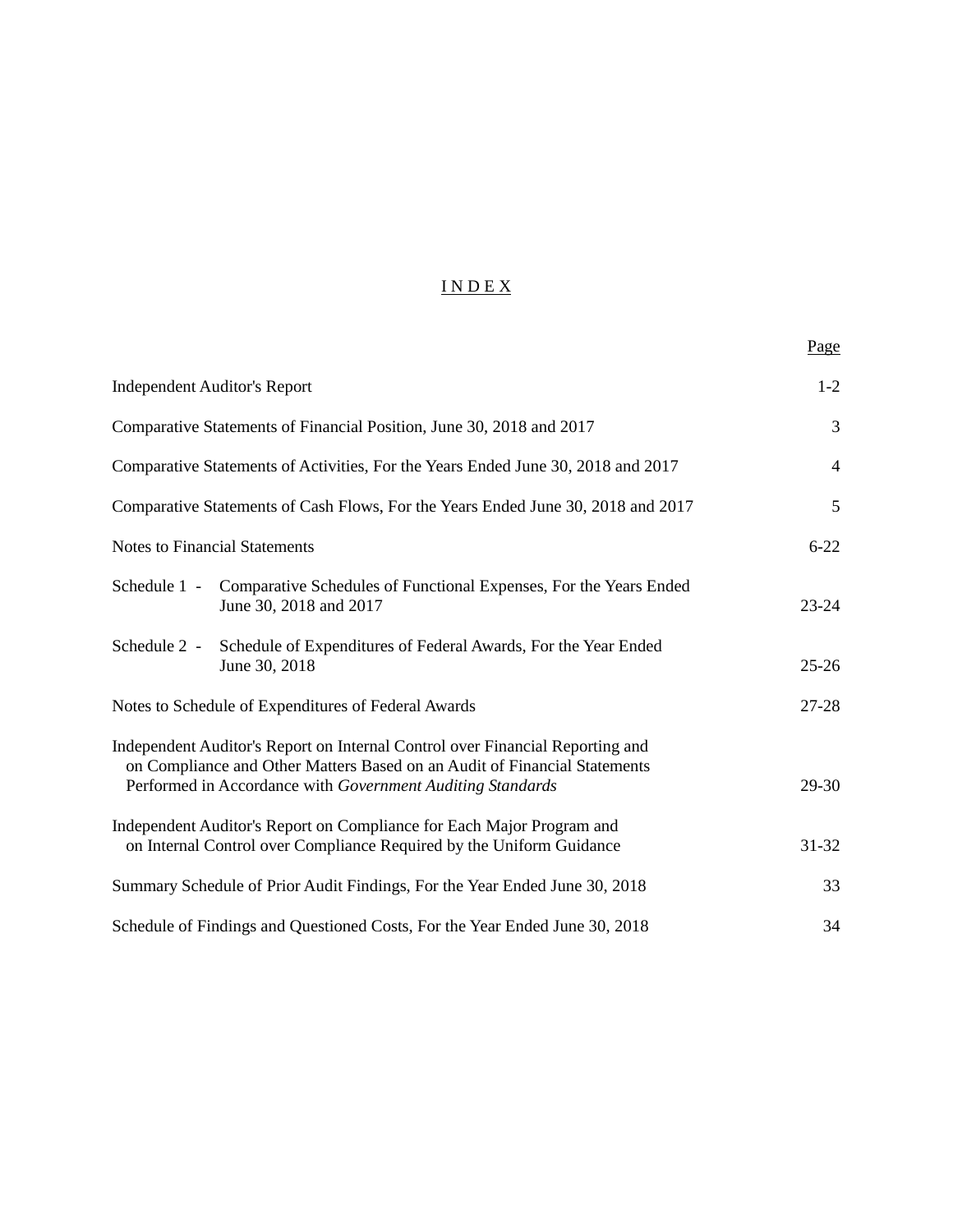# **Kendall, Prebola and Jones, LLC**

Certified Public Accountants

Board of Directors Ingenuity Prep Public Charter School 4600 Livingston Road, SE Washington, DC 20032

#### INDEPENDENT AUDITOR'S REPORT

#### *Report on the Financial Statements*

We have audited the accompanying financial statements of the Ingenuity Prep Public Charter School (a nonprofit organization), which comprise the statements of financial position as of June 30, 2018 and 2017, and the related statements of activities and cash flows for the years then ended, and the related notes to the financial statements.

#### *Management's Responsibility for the Financial Statements*

Management is responsible for the preparation and fair presentation of these financial statements in accordance with accounting principles generally accepted in the United States of America; this includes the design, implementation, and maintenance of internal control relevant to the preparation and fair presentation of financial statements that are free from material misstatement, whether due to fraud or error.

#### *Auditor's Responsibility*

Our responsibility is to express an opinion on these financial statements based on our audits. We conducted our audits in accordance with auditing standards generally accepted in the United States of America and the standards applicable to financial audits contained in *Government Auditing Standards*, issued by the Comptroller General of the United States. Those standards require that we plan and perform the audit to obtain reasonable assurance about whether the financial statements are free from material misstatement.

An audit involves performing procedures to obtain audit evidence about the amounts and disclosures in the financial statements. The procedures selected depend on the auditor's judgment, including the assessment of the risks of material misstatement of the financial statements, whether due to fraud or error. In making those risk assessments, the auditor considers internal control relevant to the entity's preparation and fair presentation of the financial statements in order to design audit procedures that are appropriate in the circumstances, but not for the purpose of expressing an opinion on the effectiveness of the entity's internal control. Accordingly, we express no such opinion. An audit also includes evaluating the appropriateness of accounting policies used and the reasonableness of significant accounting estimates made by management, as well as evaluating the overall presentation of the financial statements.

We believe that the audit evidence we have obtained is sufficient and appropriate to provide a basis for our audit opinion.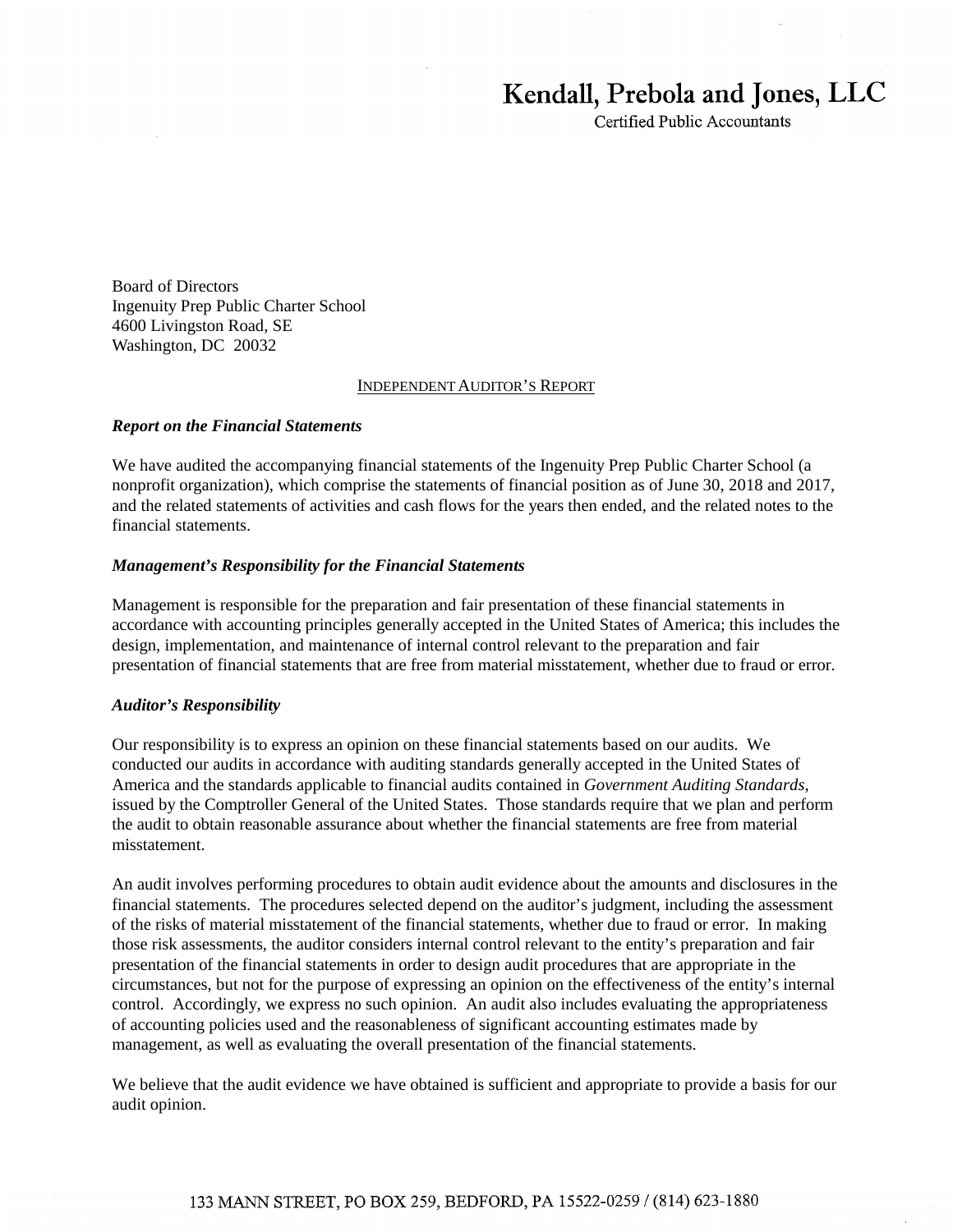#### *Opinion*

In our opinion, the financial statements referred to above present fairly, in all material respects, the financial position of the Ingenuity Prep Public Charter School, as of June 30, 2018 and 2017, and the changes in its net assets and its cash flows for the years then ended in accordance with accounting principles generally accepted in the United States of America.

#### *Other Matters*

Our audits were conducted for the purpose of forming an opinion on the financial statements as a whole. The supplemental schedules of functional expenses are presented for purposes of additional analysis and are not a required part of the financial statements. In addition, the accompanying schedule of expenditures of federal awards as required by Title 2 U.S. *Code of Federal Regulations (CFR)* Part 200, *Uniform Administrative Requirements, Cost Principles, and Audit Requirements for Federal Awards*, is presented for purposes of additional analysis and is not a required part of the financial statements. Such information is the responsibility of management and was derived from and relates directly to the underlying accounting and other records used to prepare the financial statements. The information has been subjected to the auditing procedures applied in the audit of the financial statements and certain additional procedures, including comparing and reconciling such information directly to the underlying accounting and other records used to prepare the financial statements or to the financial statements themselves, and other additional procedures in accordance with auditing standards generally accepted in the United States of America. In our opinion, the information is fairly stated in all material respects in relation to the financial statements as a whole.

#### *Other Reporting Required by Government Auditing Standards*

In accordance with *Government Auditing Standards*, we have also issued our report dated November 19, 2018, on our consideration of the Ingenuity Prep Public Charter School's internal control over financial reporting and on our tests of its compliance with certain provisions of laws, regulations, contracts and grant agreements and other matters. The purpose of that report is solely to describe the scope of our testing of internal control over financial reporting and compliance and the results of that testing, and not to provide an opinion on the effectiveness of internal control over financial reporting or on compliance. That report is an integral part of an audit performed in accordance with *Government Auditing Standards* in considering the Ingenuity Prep Public Charter School's internal control over financial reporting and compliance.

\Q.1,,,,6.i2\_Q\_, f),a,\*4., o,L.).,., *..QrnaALS-Q-* , *ena)-0-e•0.-* 0,p,',). *)0y\s2o,* 

Kendall, Prebola and Jones Certified Public Accountants

Bedford, Pennsylvania November 19, 2018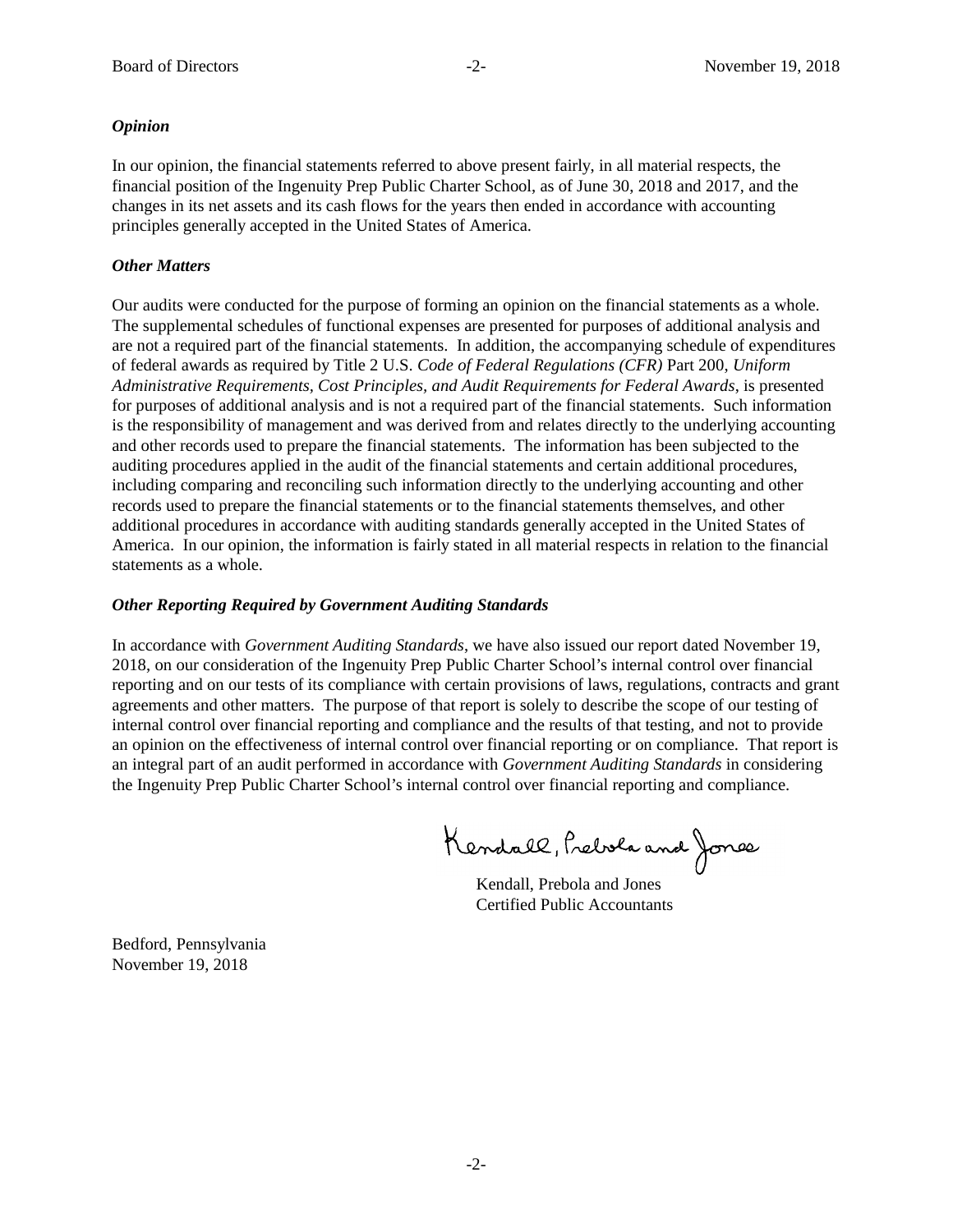# INGENUITY PREP PUBLIC CHARTER SCHOOL COMPARATIVE STATEMENTS OF FINANCIAL POSITION JUNE 30, 2018 AND 2017

|                                       | June 30, 2018   | June 30, 2017   |
|---------------------------------------|-----------------|-----------------|
| <b>ASSETS</b>                         |                 |                 |
| <b>Current Assets:</b>                |                 |                 |
| Cash and Cash Equivalents             | \$<br>2,470,447 | 1,986,650<br>\$ |
| <b>Accounts Receivable</b>            | 106,727         | 40,349          |
| <b>Grants Receivable</b>              | 96,265          | 61,668          |
| Prepaid Expenses                      | 109,247         | 75,673          |
| <b>Total Current Assets</b>           | 2,782,686<br>\$ | \$<br>2,164,340 |
| <b>Fixed Assets:</b>                  |                 |                 |
| Fixed Assets, Net of Accumulated      |                 |                 |
| Depreciation and Amortization         | 1,034,935<br>\$ | \$<br>967,236   |
| <b>Total Fixed Assets</b>             | 1,034,935<br>\$ | \$<br>967,236   |
| Other Assets:                         |                 |                 |
| Deposits                              | \$<br>60,432    | 60,112<br>\$    |
| <b>Total Other Assets</b>             | \$<br>60,432    | \$<br>60,112    |
| <b>TOTAL ASSETS</b>                   | 3,878,053<br>\$ | 3,191,688<br>\$ |
| <b>LIABILITIES AND NET ASSETS</b>     |                 |                 |
| <b>Current Liabilities:</b>           |                 |                 |
| <b>Accounts Payable</b>               | \$<br>130,319   | \$<br>234,296   |
| <b>Income Taxes Payable</b>           | 543             |                 |
| Payroll Taxes and Related Liabilities | 45,088          | 22,139          |
| <b>Accrued Salaries</b>               | 375,123         | 308,070         |
| Deferred Revenue                      |                 | 19,446          |
| <b>Total Current Liabilities</b>      | \$<br>551,073   | \$<br>583,951   |
| <b>Total Liabilities</b>              | \$<br>551,073   | \$<br>583,951   |
| Net Assets:                           |                 |                 |
| Unrestricted                          | \$<br>3,326,980 | 2,607,737<br>\$ |
| <b>Temporarily Restricted</b>         |                 |                 |
| <b>Total Net Assets</b>               | 3,326,980       | 2,607,737<br>S  |
| TOTAL LIABILITIES AND NET ASSETS      | 3,878,053<br>P  | 3,191,688<br>\$ |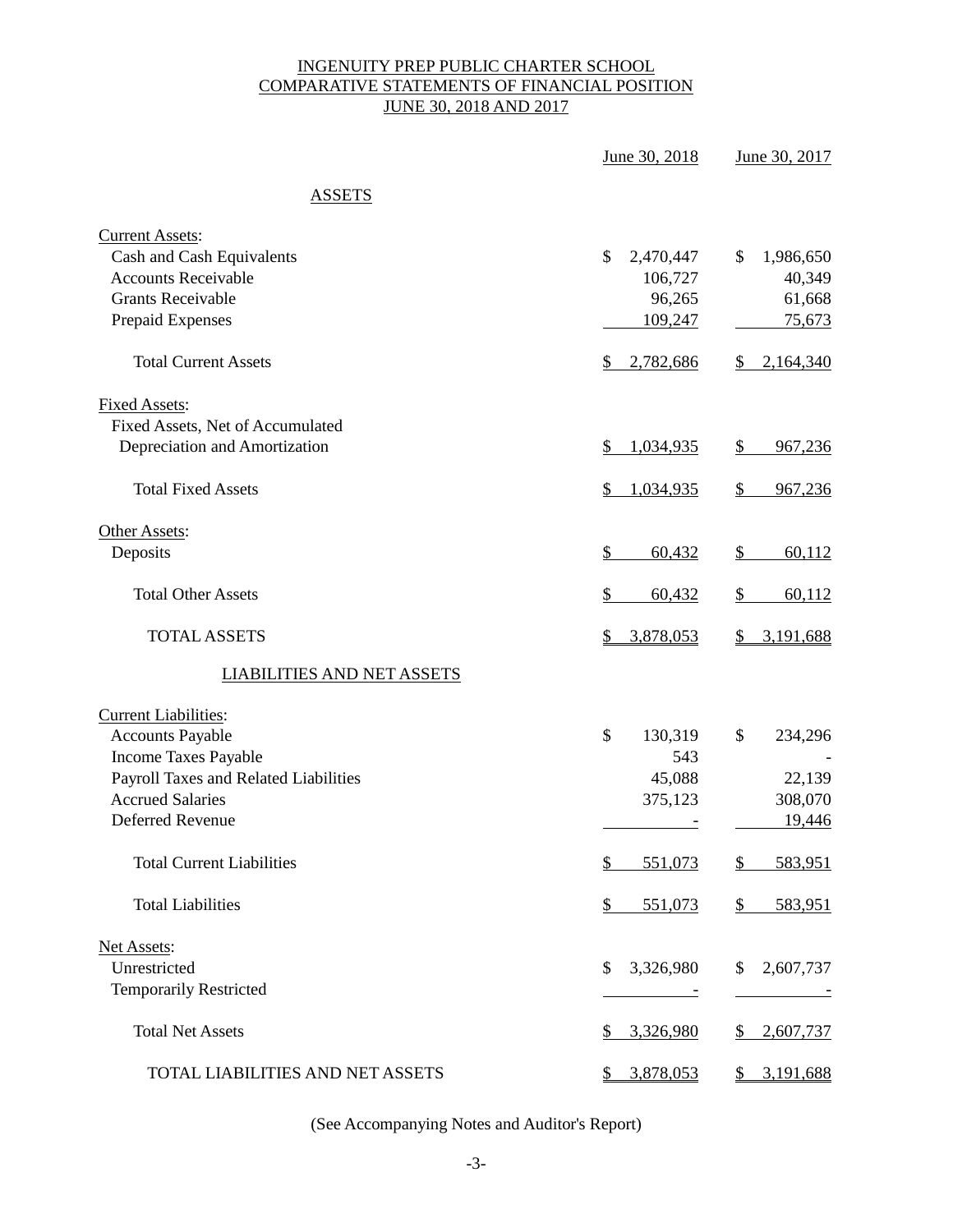#### INGENUITY PREP PUBLIC CHARTER SCHOOL COMPARATIVE STATEMENTS OF ACTIVITIES FOR THE YEARS ENDED JUNE 30, 2018 AND 2017

|                                         | June 30, 2018             |                           | June 30, 2017               |                           |                           |                 |
|-----------------------------------------|---------------------------|---------------------------|-----------------------------|---------------------------|---------------------------|-----------------|
|                                         | Unrestricted              | Temporarily<br>Restricted | Total                       | Unrestricted              | Temporarily<br>Restricted | Total           |
| Revenues, Gains and Other Support:      |                           |                           |                             |                           |                           |                 |
| Tuition - Per Pupil Funding Allocation  | $\mathbb{S}$<br>8,333,505 | $\sqrt$                   | <sup>\$</sup><br>8,333,505  | \$<br>5,954,792           | \$                        | \$<br>5,954,792 |
| Tuition - Facilities Allocation         | 1,567,629                 |                           | 1,567,629                   | 1,174,624                 |                           | 1,174,624       |
| <b>Federal Entitlements and Grants</b>  | 784,096                   |                           | 784,096                     | 533,786                   |                           | 533,786         |
| <b>Donated Commodities</b>              | 15,816                    |                           | 15,816                      | 8,960                     |                           | 8,960           |
| <b>State Government Grants</b>          | 120,411                   |                           | 120,411                     | 70,611                    |                           | 70,611          |
| Private Grants and Contributions        | 156,887                   |                           | 156,887                     | 149,135                   |                           | 149,135         |
| <b>Donated Services</b>                 | 203,363                   |                           | 203,363                     | 129,962                   |                           | 129,962         |
| Student Program Fees and Other          | 78,358                    |                           | 78,358                      |                           |                           |                 |
| Interest Income                         | 1,408                     |                           | 1,408                       | 747                       |                           | 747             |
| Loss on Disposal of Fixed Assets        | (2,364)                   |                           | (2,364)                     |                           |                           |                 |
| Net Assets Released from Restrictions - |                           |                           |                             |                           |                           |                 |
| Satisfaction of Program Restrictions    |                           |                           |                             | 112,500                   | (112,500)                 |                 |
| Total Revenues, Gains and Other Support | 11,259,109                | \$                        | <sup>\$</sup><br>11,259,109 | 8,135,117                 | (112,500)                 | 8,022,617<br>S. |
| Expenses:                               |                           |                           |                             |                           |                           |                 |
| <b>Educational Services</b>             | 9,808,222<br>\$           | $\sqrt$                   | 9,808,222<br>\$             | $\mathbb{S}$<br>7,602,518 | \$                        | 7,602,518<br>\$ |
| General and Administrative              | 600,766                   |                           | 600,766                     | 365,143                   |                           | 365,143         |
| Fundraising                             | 130,878                   |                           | 130,878                     | 109,708                   |                           | 109,708         |
| <b>Total Expenses</b>                   | 10,539,866                | \$                        | \$<br>10,539,866            | 8,077,369                 |                           | 8,077,369       |
| Changes in Net Assets                   | \$.<br>719,243            | \$                        | 719,243<br>S.               | $\mathbb{S}$<br>57,748    | \$<br>(112,500)           | \$<br>(54, 752) |
| Net Assets, Beginning of Year           | 2,607,737                 |                           | 2,607,737                   | 2,549,989                 | 112,500                   | 2,662,489       |
| Net Assets, End of Year                 | 3,326,980                 |                           | 3,326,980                   | 2,607,737                 |                           | 2,607,737       |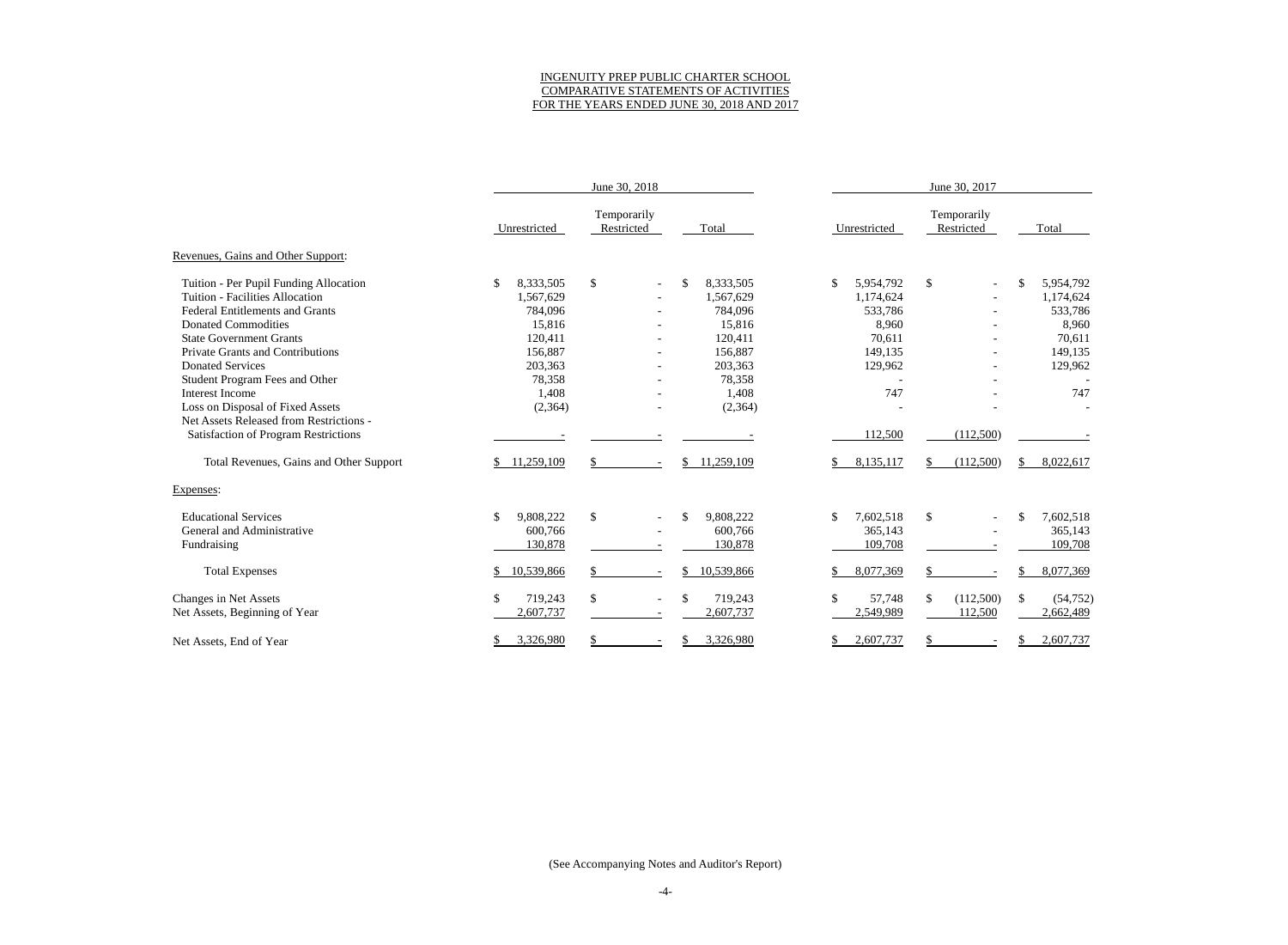#### INGENUITY PREP PUBLIC CHARTER SCHOOL COMPARATIVE STATEMENTS OF FINANCIAL POSITION FOR THE YEARS ENDED JUNE 30, 2018 AND 2017

|                                                                                                                                                                                                                                                                                                                                                                                                                                                                                 |               | June 30, 2018                                                                                                        | June 30, 2017                                                                                   |
|---------------------------------------------------------------------------------------------------------------------------------------------------------------------------------------------------------------------------------------------------------------------------------------------------------------------------------------------------------------------------------------------------------------------------------------------------------------------------------|---------------|----------------------------------------------------------------------------------------------------------------------|-------------------------------------------------------------------------------------------------|
| <b>Cash Flows from Operating Activities:</b>                                                                                                                                                                                                                                                                                                                                                                                                                                    |               |                                                                                                                      |                                                                                                 |
| Changes in Net Assets                                                                                                                                                                                                                                                                                                                                                                                                                                                           | \$            | 719,243                                                                                                              | \$<br>(54, 752)                                                                                 |
| Adjustments to Reconcile Changes in Net Assets to Net<br>Cash Flows from Operating Activities:                                                                                                                                                                                                                                                                                                                                                                                  |               |                                                                                                                      |                                                                                                 |
| Depreciation and Amortization<br>Loss on Disposal of Fixed Assets<br>Accounts Receivable - (Increase)/Decrease<br>Grants Receivable - (Increase)/Decrease<br>Prepaid Expenses - (Increase)/Decrease<br>Deposit - (Increase)/Decrease<br>Accounts Payable - Increase/(Decrease)<br>Income Taxes Payable - Increase/(Decrease)<br>Payroll Taxes and Related Liabilities - Increase/(Decrease)<br>Accrued Salaries - Increase/(Decrease)<br>Deferred Revenue - Increase/(Decrease) |               | 183,573<br>2,364<br>(66,378)<br>(34, 597)<br>(33,574)<br>(320)<br>(103, 977)<br>543<br>22,949<br>67,053<br>(19, 446) | 155,657<br>(13, 641)<br>37,384<br>(19, 543)<br>(49,009)<br>147,939<br>5,510<br>176,882<br>9,687 |
| Net Cash Flows from Operating Activities                                                                                                                                                                                                                                                                                                                                                                                                                                        | \$            | 737,433                                                                                                              | \$<br>396,114                                                                                   |
| <b>Cash Flows from Investing Activities:</b>                                                                                                                                                                                                                                                                                                                                                                                                                                    |               |                                                                                                                      |                                                                                                 |
| <b>Purchase of Fixed Assets</b><br>Proceeds on Disposal of Fixed Assets                                                                                                                                                                                                                                                                                                                                                                                                         | \$            | (256,300)<br>2,664                                                                                                   | \$<br>(215, 412)                                                                                |
| Net Cash Flows from Investing Activities                                                                                                                                                                                                                                                                                                                                                                                                                                        | $\frac{1}{2}$ | (253, 636)                                                                                                           | \$<br>(215, 412)                                                                                |
| Net Increase in Cash and Cash Equivalents                                                                                                                                                                                                                                                                                                                                                                                                                                       | \$            | 483,797                                                                                                              | \$<br>180,702                                                                                   |
| Cash and Cash Equivalents at Beginning of Year                                                                                                                                                                                                                                                                                                                                                                                                                                  |               | 1,986,650                                                                                                            | 1,805,948                                                                                       |
| Cash and Cash Equivalents at End of Year                                                                                                                                                                                                                                                                                                                                                                                                                                        |               | 2,470,447                                                                                                            | 1,986,650                                                                                       |

Supplemental Disclosures:

a) No interest was paid during the years ended June 30, 2018 and 2017.

b) No income taxes were paid during the years ended June 30, 2018 and 2017.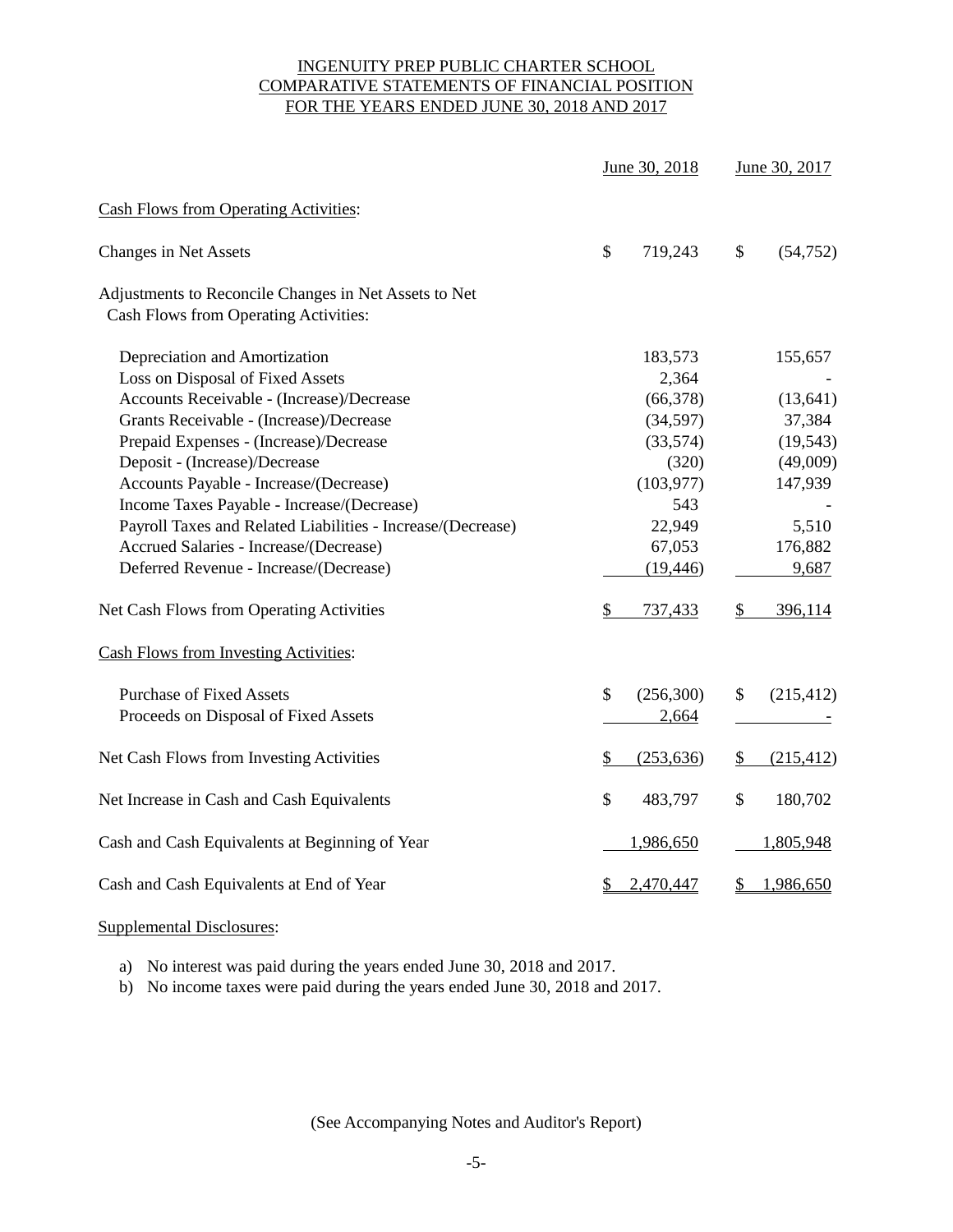The Ingenuity Prep Public Charter School (the Charter School), a District of Columbia Not-for-Profit Corporation was incorporated on January 13, 2012, exclusively for educational purposes. The Public Charter School operates as part of the District of Columbia Public School System. The mission of the Ingenuity Prep Public Charter School is to challenge Washington, DC, area youth to be critical-thinking, compassionate, and collaborative civic leaders who act with integrity and strive to positively impact their local and global communities through a rigorous college preparatory curriculum, including a major focus on the development of  $21<sup>st</sup>$  century skills and knowledge.

The Charter School's primary sources of support are local appropriations for charter schools from the District of Columbia. The Charter School also receives federal entitlement funding through the Office of the State Superintendent of Education.

#### 1. SUMMARY OF SIGNIFICANT ACCOUNTING POLICIES:

The significant accounting policies of the Charter School are summarized below:

#### (a) Basis of Accounting and Presentation:

The accompanying financial statements have been prepared on the accrual basis of accounting, which presents financial position, activities, functional expenses, and cash flows in accordance with accounting principles generally accepted in the United States of America.

# (b) Revenue Recognition:

#### **Contributions**

The Charter School has adopted Financial Accounting Standards Board ASC No. 958-605-25, *Accounting for Contributions Received and Contributions Made.* As such, contributions are recognized as revenue when they are received or unconditionally pledged.

All contributions are available for unrestricted use unless specifically restricted by the donor. Contributions and promises to give with donor-imposed conditions are recognized as unrestricted support when the conditions on which they depend are substantially met. Contributions and promises to give with donor-imposed restrictions are reported as temporarily restricted support. Unconditional promises to give due in the next year are recorded at their net realizable value. An allowance for uncollectible contributions receivable is provided based on management's judgement, including such factors as prior collection history and type of contribution.

The Charter School reports gifts of equipment as unrestricted support unless explicit donor stipulations specify how the donated assets must be used. The Charter School reports expirations of donor restrictions when the donated or acquired assets are placed in service.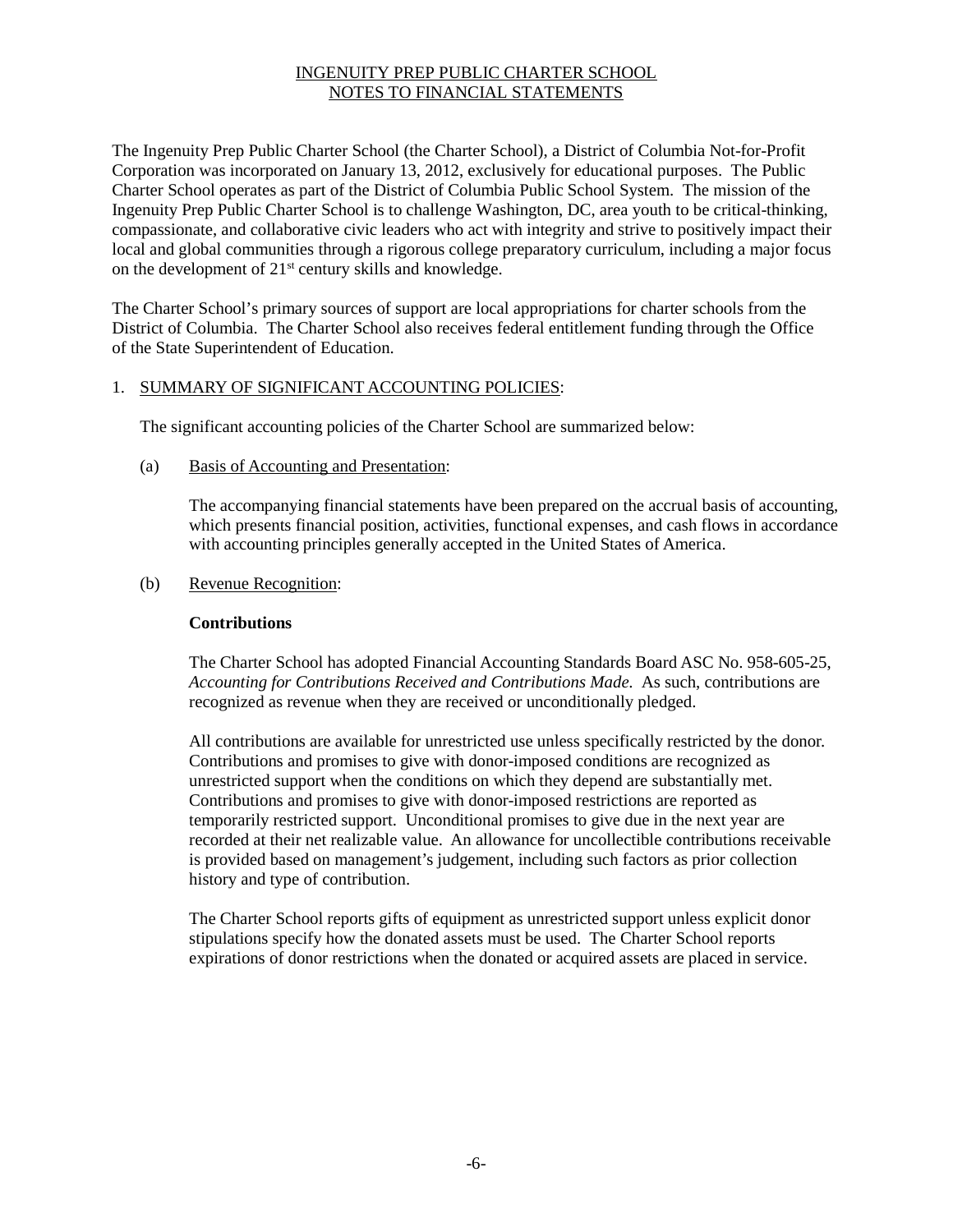# 1. SUMMARY OF SIGNIFICANT ACCOUNTING POLICIES: (Continued)

#### (b) Revenue Recognition: (Continued)

#### **Federal and Charter School Funding**

The Charter School receives a student allocation from the District of Columbia as well as federal funding to cover the cost of academic expenses. The student allocation is on a per pupil basis and includes the academic year funding, special education funding, and a facilities allowance. The Charter School recognizes this funding in the year in which the school term is conducted. Funding received in advance of the school term is recorded as a refundable advance. Federal entitlements are recognized based on the allowable costs incurred.

#### **Summer School Program**

The Charter School's model offers an extended-day and extended-year schedule, providing increased opportunities to deliver rigorous instruction, enrichment, and remediation. Over the course of a school year, students at the Charter School benefit from 33% more learning time than their peers at neighboring District schools. As a result of the extended schedule, the Charter School does not have a traditional summer school.

#### **Before and After Care Fees**

The Charter School offers fee-based extended day programming for students in grades preschool through  $4<sup>th</sup>$  grade. The hours of operation are structured to coincide with the typical workday of parents of the students. Tuition is collected based on a monthly fee. The amount of tuition ranges from full tuition to reduced tuition based on the National School Lunch Program guidelines.

#### (c) Corporate Taxes:

The Ingenuity Prep Public Charter School is exempt from federal and state income taxes (other than on unrelated business income) under the provisions of Section  $501(c)(3)$  of the Internal Revenue Code and similar state income tax laws. Exemption from District of Columbia income taxes was granted to the Charter School effective January 3, 2012. The Charter School has been classified as other than a private foundation under Section  $509(a)(1)$  of the Internal Revenue Code and accordingly contributions qualify as a charitable tax deduction by the contributor under Section  $170(b)(i)(A)(ii)$ . Under IRC Section  $512(a)(7)$ , certain transportation benefits are subject to unrelated business income tax. As of June 30, 2018, the Charter School recognized \$380 of income tax expense related to the filing of the 2017 990-T tax return. In addition, \$163 of income tax expense due to the District of Columbia has been reflected in the financial statements related to income tax on transportation benefits.

The Charter School is also exempt from District of Columbia sales and personal property taxes.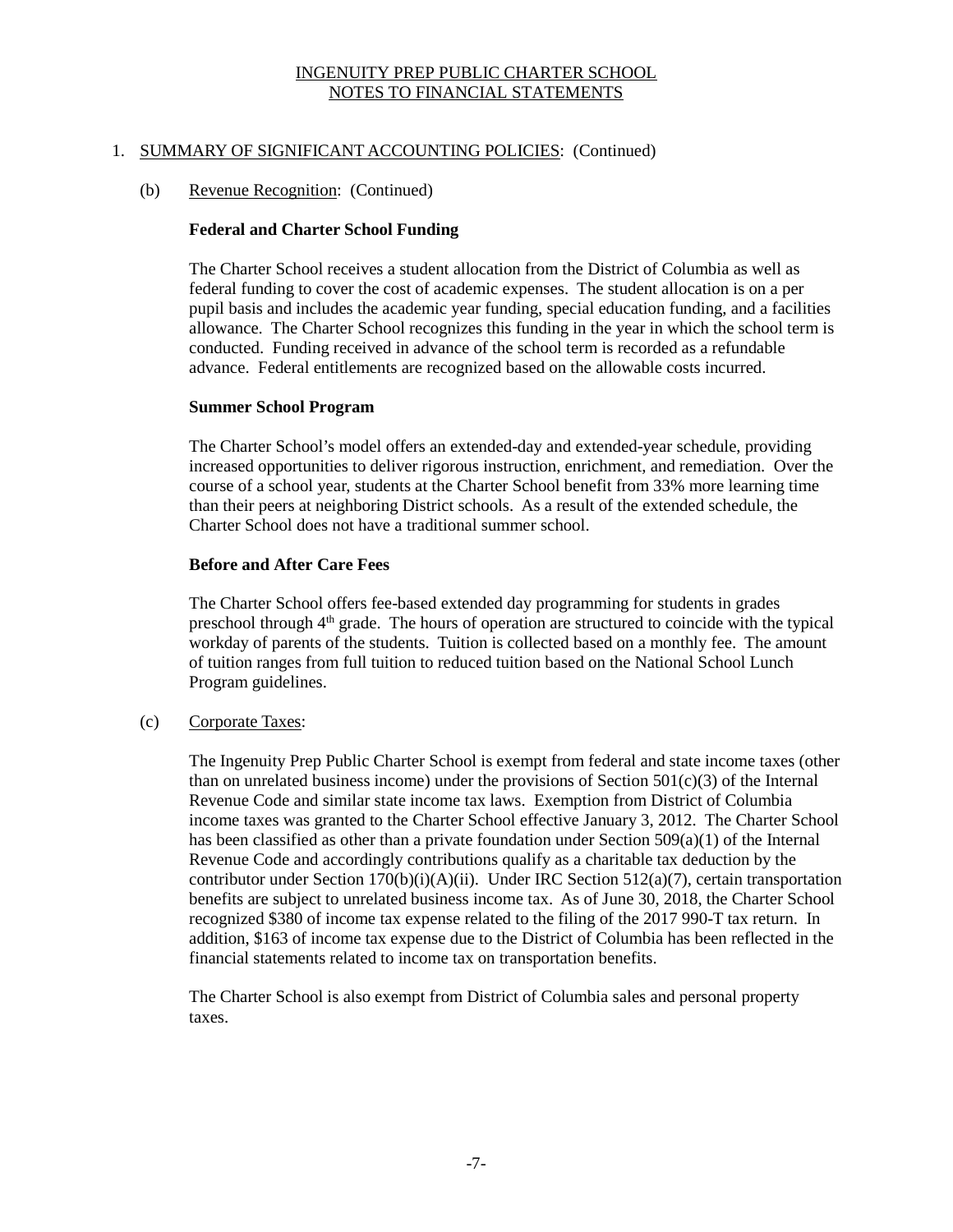# 1. SUMMARY OF SIGNIFICANT ACCOUNTING POLICIES: (Continued)

(d) Grants:

#### **Foundation Grants**

Grant revenues from foundations are recognized as increases in unrestricted net assets unless use of related assets is limited by donor-imposed restrictions. Expenses are reported as decreases in unrestricted net assets. Expiration of temporary restrictions (i.e. the donorstipulated purpose has been fulfilled and/or the stipulated time period has elapsed) is reported as net assets released from restrictions between the applicable classes of net assets.

#### **Government Grants**

The Charter School receives grants from federal and state governmental agencies for various purposes in the form of exchange transactions. Receivables related to grant awards are recorded to the extent unreimbursed expenses have been incurred for the purposes specified by an approved grant award. Funds received in advance for these types of grants and those that are unexpended as of year-end are reflected as a deferred revenue.

(e) Net Assets:

The Charter School has adopted Financial Accounting Standards Board ASC No. 958-205-05, *Financial Statements of Not-for-Profit Organizations*. Under FASB ASC No. 958-205-05, the Charter School is required to report information regarding its financial position and activities according to three classes of net assets.

Net assets and revenues, expenses, gains, and losses are classified based on the existence or absence of donor-imposed restrictions. Accordingly, net assets of the Charter School and changes therein are classified and reported as follows:

#### **Unrestricted Net Assets**

Unrestricted net assets are defined as net assets that are not subject to donor-imposed restrictions and over which the Board of Directors has discretionary control. This classification includes net assets subject to donor-imposed conditions, which have been met in the current year and net assets subject to donor-imposed restrictions that have been released from restrictions.

#### **Temporarily Restricted Net Assets**

Temporarily restricted net assets are defined as net assets subject to donor-imposed restrictions that may or will be met, either by actions of the Charter School and/or the passage of time. When a restriction expires, temporarily restricted net assets are reclassified to unrestricted net assets and reported in the statement of activities as net assets released from restrictions.

There were no temporarily restricted net assets available at June 30, 2018 and 2017.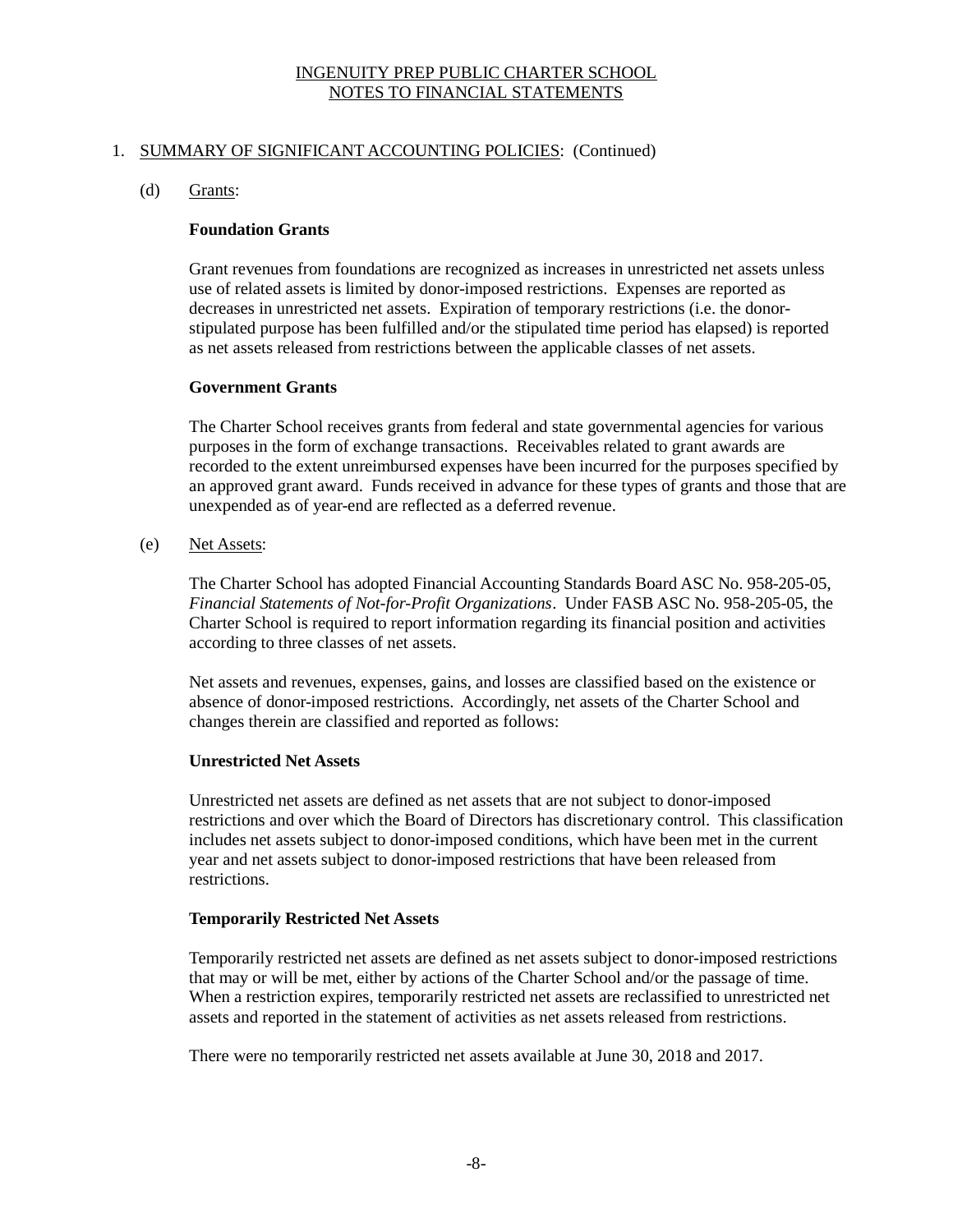#### 1. SUMMARY OF SIGNIFICANT ACCOUNTING POLICIES: (Continued)

(e) Net Assets: (Continued)

#### **Temporarily Restricted Net Assets** (Continued)

Net assets were released from donor restrictions by incurring expenses satisfying the restricted purposes, the passage of time, or by occurrence of other events specified by donors for the following activity:

|                                  | June 30, 2018            | June 30, 2017 |
|----------------------------------|--------------------------|---------------|
| <b>Expansion/Growth Planning</b> | $\overline{\phantom{a}}$ | 112,500       |
| Total                            | $\overline{\phantom{a}}$ | 112,500       |

#### **Permanently Restricted Net Assets**

Permanently restricted net assets are defined as net assets subject to donor-imposed stipulations that requires the net assets be maintained permanently by the Charter School. Generally, the donors of these assets permit the use of all or part of the income earned on any related investments for general or specific purposes. The Charter School did not have any permanently restricted net assets as of June 30, 2018 or 2017.

#### (f) Donated Services and Materials:

Donated services and material are recognized as contributions in accordance with FASB ASC 958, *Accounting for Contributions Received and Contributions Made*, if the services received create or enhance nonfinancial assets or require specialized skills, and are provided by individuals possessing those skills, and would typically need to be purchased if not provided by donation. Contributed services and promises to give services that do not meet the above criteria are not recognized. The time contributed by the Charter School's Board of Directors is uncompensated and is not reflected as donated services. In-kind contributions are recorded in the statement of activities at estimated fair value and recognized as revenue and expense (or an asset) in the period they are received.

The estimated value of donated services has been recorded in the financial statements as follows:

|                                                      | June 30, 2018     | June 30, 2017 |
|------------------------------------------------------|-------------------|---------------|
| <b>Facility Expansion Research</b><br>Legal Services | 131,707<br>71,656 | 129,962       |
| Total                                                | 203.363           | 129.962       |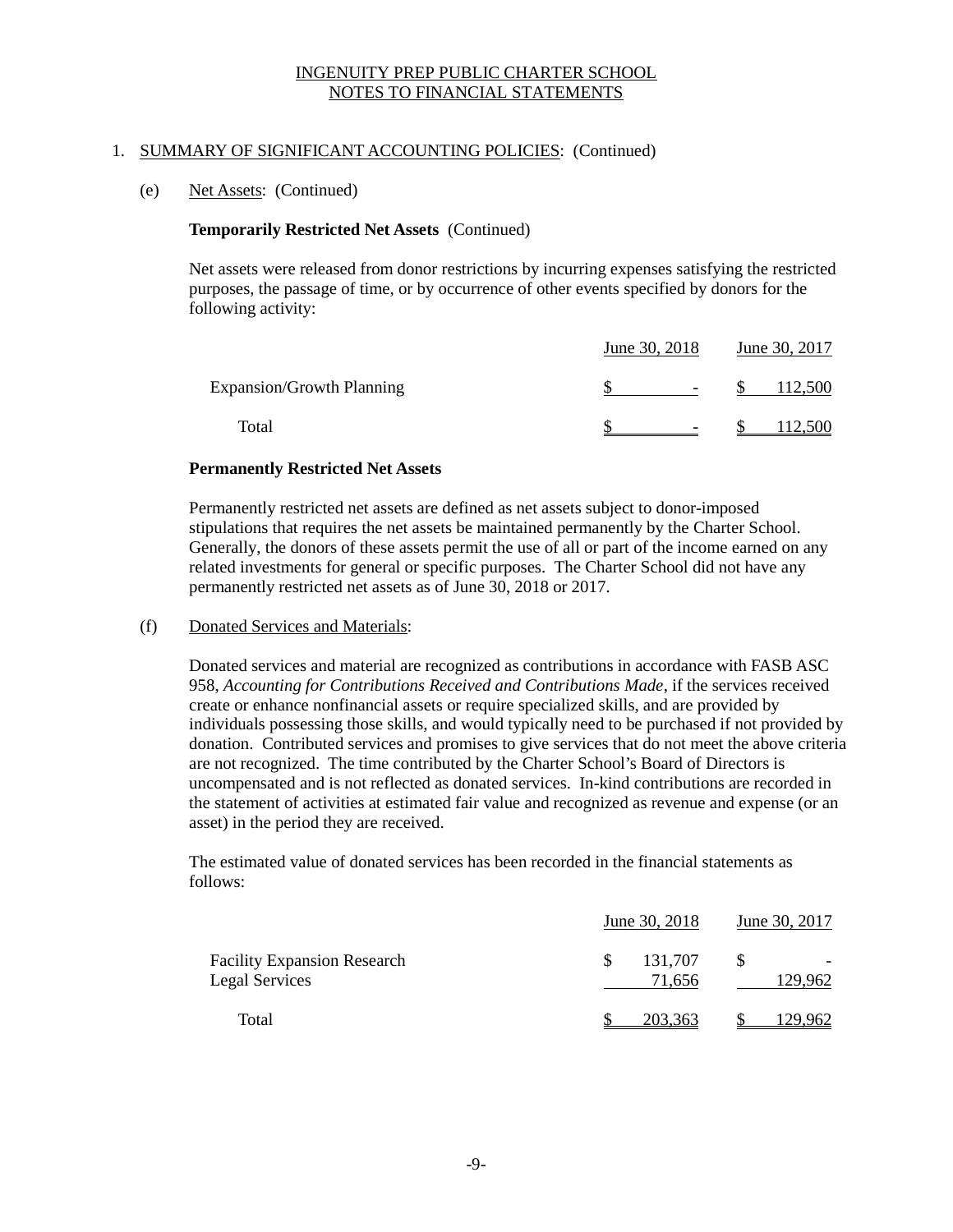#### 1. SUMMARY OF SIGNIFICANT ACCOUNTING POLICIES: (Continued)

#### (g) Basic Programs:

Ingenuity Prep Public Charter School prepares students to succeed in college and beyond as impactful civic leaders. With this aim, the Charter School opened in Washington, DC, in August of 2013 and intends on expanding to serve over 800 students in Preschool through 8<sup>th</sup> grade.

The Charter School offers an extended-day (8 a.m. - 4:00 p.m.) and extended-year (190 days + 20 days for students below grade-level) schedule, providing increased opportunities to deliver rigorous instruction, enrichment and remediation for a wide-range of content.

With a teacher-student ratio unparalleled by most other schools, at Ingenuity Prep, each classroom is supported by between 2-3 highly-qualified teachers -- from PreK through elementary school. Within each classroom at Ingenuity Prep, the use of multiple teachers and digital learning platforms creates opportunities for lots of small group instruction targeted at students' different learning needs.

Ingenuity Prep's teachers are specialized (i.e. they teach a more focused set of content than a traditional teacher). They engage in extensive coaching and professional development on this specialized set of content, allowing them to develop a deeper foundation of content knowledge than their "more generalized" teacher peers around the city.

Ingenuity Prep's teachers engage in over 300 hours a year of training -- led by some of the best instructional leaders in the city. In a January '18 survey, 95% of staff agreed, "I meet regularly with my manager," and, "My manager cares about me." 89% of teachers shared, "When I get feedback after an observation, I receive support to implement those changes," (vs 55% for the DC charter sector). Ingenuity Prep has had average annual teacher retention between 85-90% for the past three years, far exceeding comparable national and local averages.

Ingenuity Prep's has an innovative teacher career ladder that 1) leverages an apprenticeship model to scaffold and support the growth of new teachers, and 2) provides highly-effective teachers the opportunity to earn highly-competitive levels of compensation and mentor newer teachers.

#### (h) Functional Expense Allocation Policies and Procedures:

Management has elected to prepare a schedule of functional expenses that is presented as supplemental information to the financial statements. The schedule of functional expenses presents an allocation of each expense category between program services, general and administrative, and fundraising activities. Program service costs pertain to educating students. General and administrative costs pertain to supporting activities. Fundraising costs relate to fundraising activities such as special events, fundraisers and the soliciting of contributions.

Management has established functional expense allocation policies and procedures based on a reasonable analysis of cost drivers and reasonable allocation estimates based on financial results and industry standards.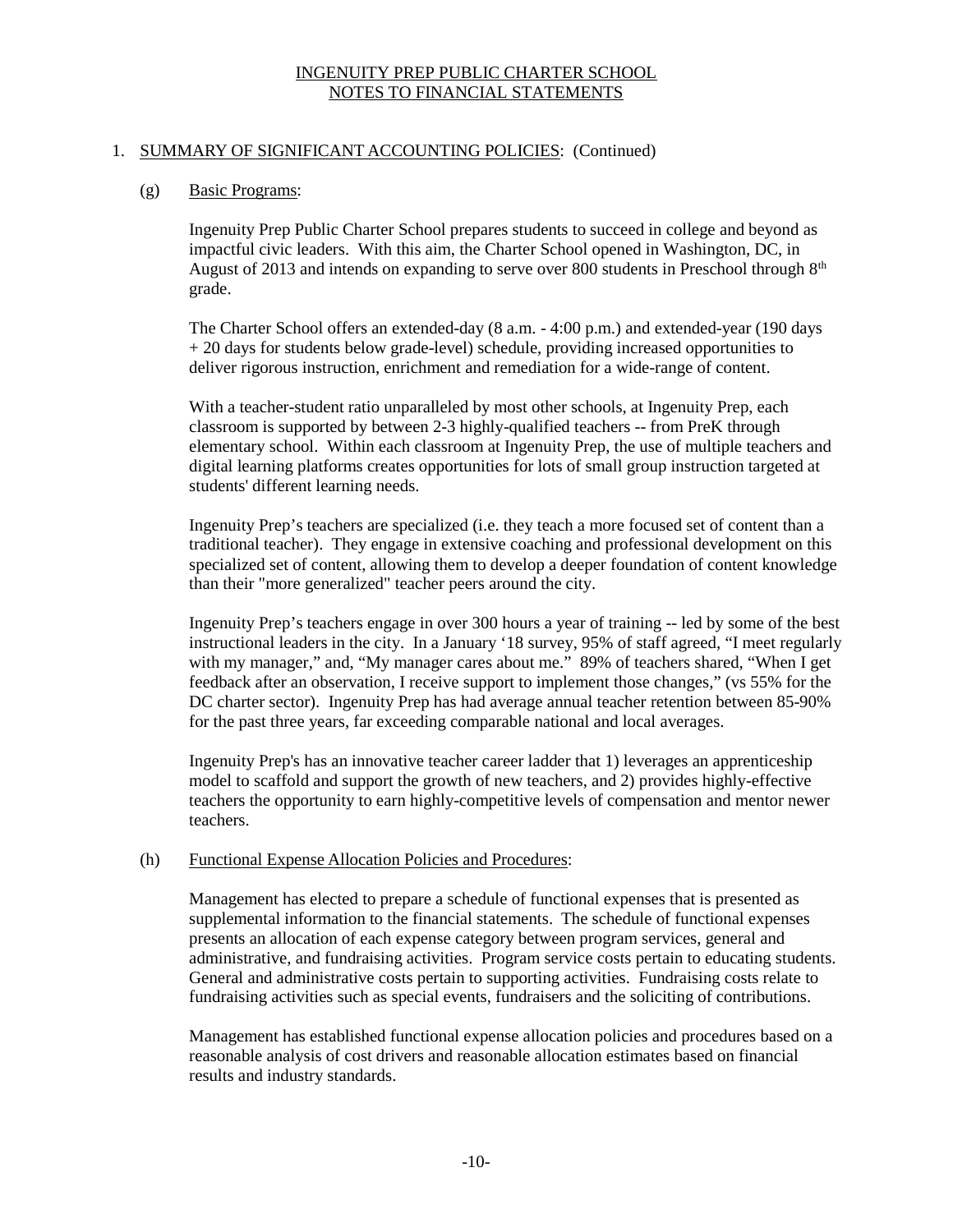# 1. SUMMARY OF SIGNIFICANT ACCOUNTING POLICIES: (Continued)

#### (h) Functional Expense Allocation Policies and Procedures: (Continued)

Direct costs, where identifiable, are allocated in whole to the appropriate functional category. Direct student expenses (textbooks, materials, instructional supplies, assessment material, contract educational services, and field trips) are allocated entirely to program services.

Personnel expenses for salaries are allocated based on job descriptions and management estimates of time spent on particular activities. Personnel expenses for salaries are divided into employee categories (executive, teachers, student and family support, etc.) and then a percentage of time spent on program services, general and administrative activities, and fundraising activities is applied. All other personnel expenses (employee benefits, payroll taxes, staff development) are allocated based on the weighted average allocation of the direct salaries.

Other expenses that are not directly identifiable by program are allocated based on management estimates of use of resources. For other expenses where it would not be appropriate to designate 100 percent as a program service cost, general and administrative cost, or fundraising cost, the allocation formula for personnel expenses is utilized for cost allocation purposes.

#### (i) Use of Estimates:

The preparation of financial statements in conformity with accounting principles generally accepted in the United States of America requires management to make estimates and assumptions that affect the reported amounts of assets, liabilities, the disclosure of contingent assets and liabilities at the date of the financial statements, and the reported amounts of support and revenues and expenses during the reporting period. Actual results could differ from those estimates.

#### (j) Recognition of Salary Expense:

Salary expense is recognized in the year the service is rendered, which coincides with the academic year. Salaries unpaid at June 30 are recognized as expense and accrued salaries.

#### (k) Fair Value of Certain Financial Instruments:

Some of the Charter School's financial instruments are not measured at fair value on a recurring basis but nevertheless are recorded at amounts that approximate fair value due to their liquid or short-term nature. Such accounts include cash, accounts receivable, prepaid expenses, accounts payable, and accrued expenses.

#### (l) Reclassifications:

Certain amounts in the prior year financial statements have been reclassified for comparative purposes to conform with the presentation in the current year financial statements. These reclassifications had no effect on the change in net assets or to total net assets from the prior years.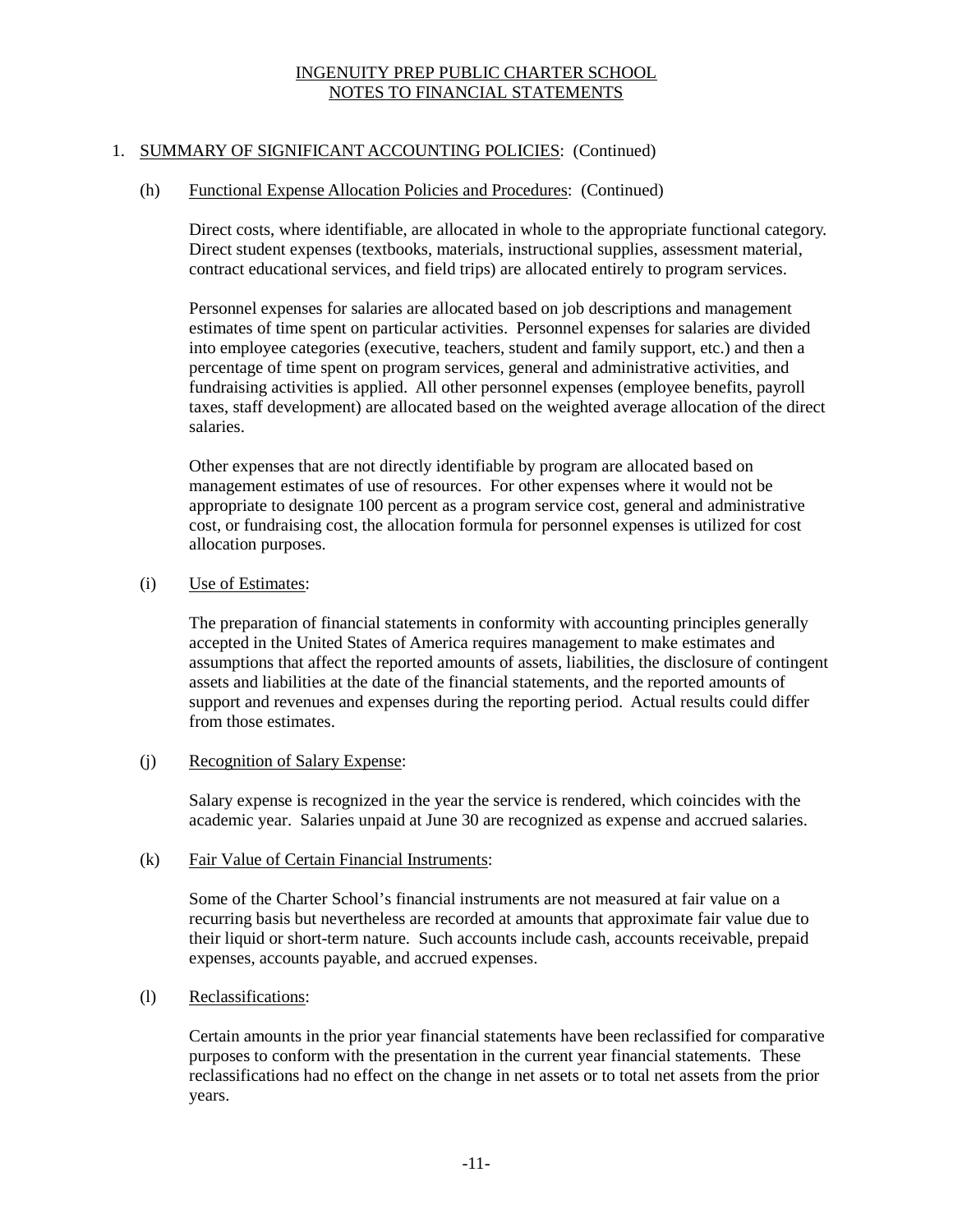# 2. ACCOUNTING FOR UNCERTAIN TAX POSITIONS:

Accounting principles generally accepted in the United States of America provide consistent guidance for the accounting for uncertainty in income taxes recognized in the Charter School's financial statements and prescribe a threshold of "more likely than not" for recognition of tax positions taken or expected to be taken in a tax return. The Ingenuity Prep Public Charter School performed an evaluation of uncertain tax positions for the year ended June 30, 2018, and determined that there were no matters that would require recognition in the financial statements or that may have any effect on its tax-exempt status. As of June 30, 2018, the statute of limitations for tax years 2014 through 2016 remains open with the U.S. federal jurisdiction or the various states and local jurisdictions in which the Charter School files tax returns. It is the Charter School's policy to recognize interest and/or penalties related to uncertain tax positions, if any, in income tax expense. As of June 30, 2018, the Charter School had no accruals for interest and/or penalties.

#### 3. CASH AND CASH EQUIVALENTS:

Cash and cash equivalents at year end consisted of the following:

|                                                            | June 30, 2018 | June 30, 2017 |                      |
|------------------------------------------------------------|---------------|---------------|----------------------|
| Checking Account - Non Interest Bearing<br>Savings Account | 2.413.620     | 56.827        | 480.983<br>1,505,667 |
| Total                                                      | 2.470.447     |               | 1,986,650            |

For purposes of the cash flow statement and financial statement presentation, cash and cash equivalents are short term, highly liquid investments with original maturities of three months or less.

The Charter School maintains its operating funds in one financial institution in the form of a noninterest bearing business checking and a savings account. These accounts are covered under the Federal Deposit Insurance Corporation (FDIC) Program. Federal Deposit Insurance Corporation Insurance coverage is \$250,000 per account category. Deposits held in non-interest-bearing transaction accounts are aggregated with interest-bearing deposits and the combined total is insured up to \$250,000.

As of June 30, 2018 and 2017, \$2,251,160 and \$1,745,982, respectively, of the bank balance was deposited in excess of Federal Deposit Insurance Corporation limits. Due to increased cash flows at certain times during the year, the amount of funds at risk may have been greater than at year end. The Charter School was at risk for the funds held in excess of the insured amounts. The Charter School has not experienced any losses related to these accounts and does not believe it is exposed to any significant credit risk on cash and cash equivalents.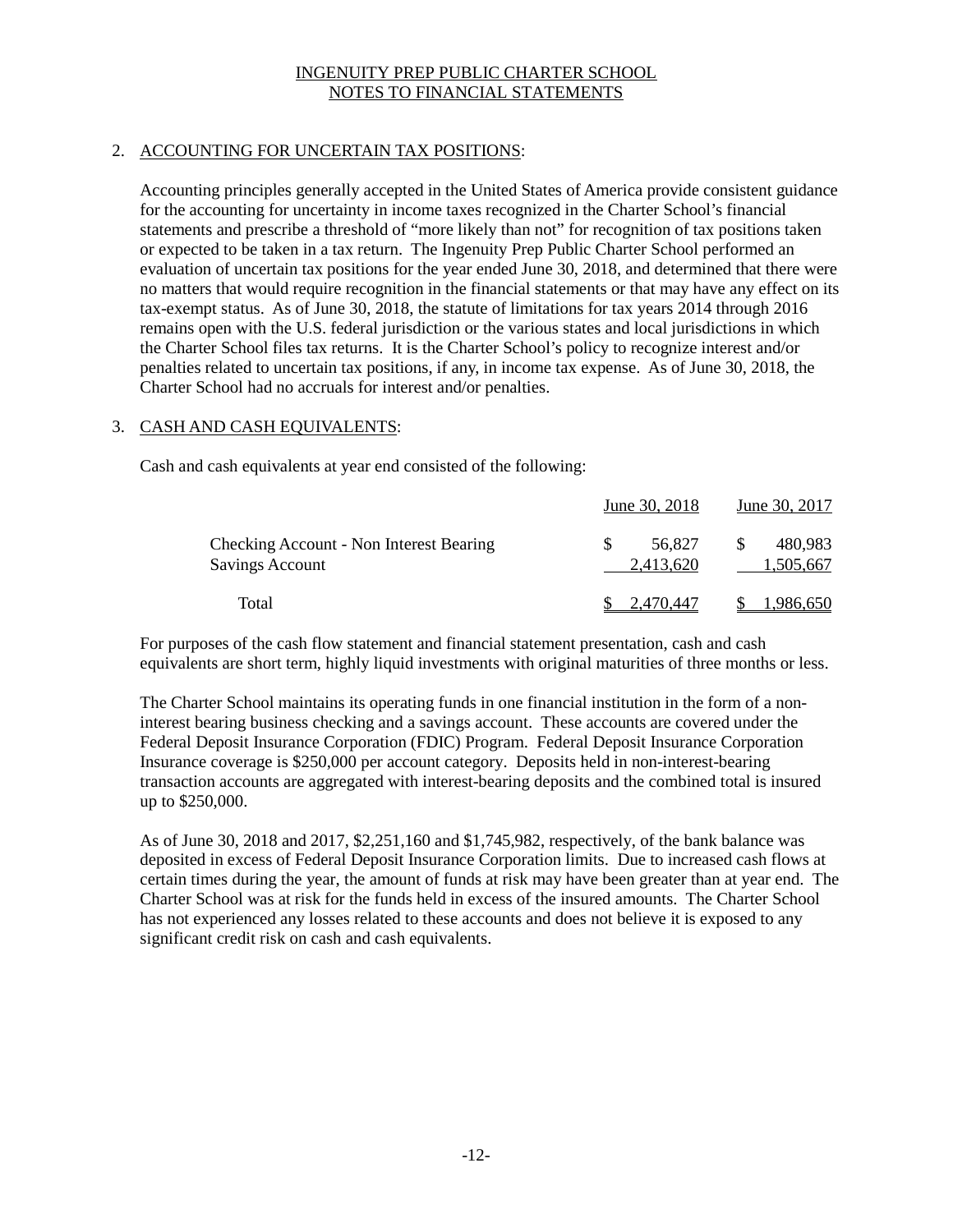# 4. ACCOUNTS, GRANTS AND PROMISES RECEIVABLE:

#### **Accounts and Grants Receivable**

Accounts and grants receivable are current and considered to be fully collectible by management. Balances as of June 30, 2018 and 2017, consisted of the following:

|                                                    | June 30, 2018 | June 30, 2017 |        |
|----------------------------------------------------|---------------|---------------|--------|
| <b>Accounts Receivable</b>                         |               |               |        |
| Per Pupil Funding                                  | \$<br>71,870  | \$            | 38,001 |
| E-Rate                                             | 32,974        |               |        |
| Other                                              | 1,883         |               | 2,348  |
| Total                                              | 106,727       |               | 40,349 |
| Grants Receivable                                  |               |               |        |
| National School Food Programs                      | \$<br>51,426  | \$            | 39,514 |
| Individuals with Disabilities Education Act (IDEA) | 27,000        |               | 82     |
| Fresh Fruit and Vegetable Program                  | 6,910         |               | 4,538  |
| Schoolwide Entitlement Funds                       | 4,221         |               | 15,674 |
| <b>Special Education Enhancement</b>               | 3,750         |               |        |
| <b>Healthy Schools Act</b>                         | 2,371         |               | 1,860  |
| DC Choice Incentive Program - SOAR                 | 587           |               |        |
| Total                                              | 96,265        |               | 61.668 |

The Charter School's accounts and grants receivable consists of unsecured amounts due from funding sources whose ability to pay is subject to changes in general economic conditions. Because the Charter School does not require collateral, it is at credit risk for the amounts owed to it through the year and at year end.

Accounts and grants receivable are stated at the amount management expects to collect from outstanding balances. Management provides for probable uncollectable amounts through a provision for bad debt expense and an adjustment to a valuation allowance based on its assessment of the current status of individual accounts. Balances outstanding after management has used reasonable collection efforts are written off through a charge to the valuation allowance and a credit to accounts or grants receivable. Management believes that an allowance was not required, based on its evaluation of collectability of receivables for the years ended June 30, 2018 and 2017.

Trade receivables related to program service fees are recognized as revenue on the accrual basis of accounting at the time the program activity has occurred. Credit is extended for a period of 60 days with no interest accrual at which time payment is considered delinquent. Trade receivables are written off as uncollectable once management determines that available collection efforts have been exhausted.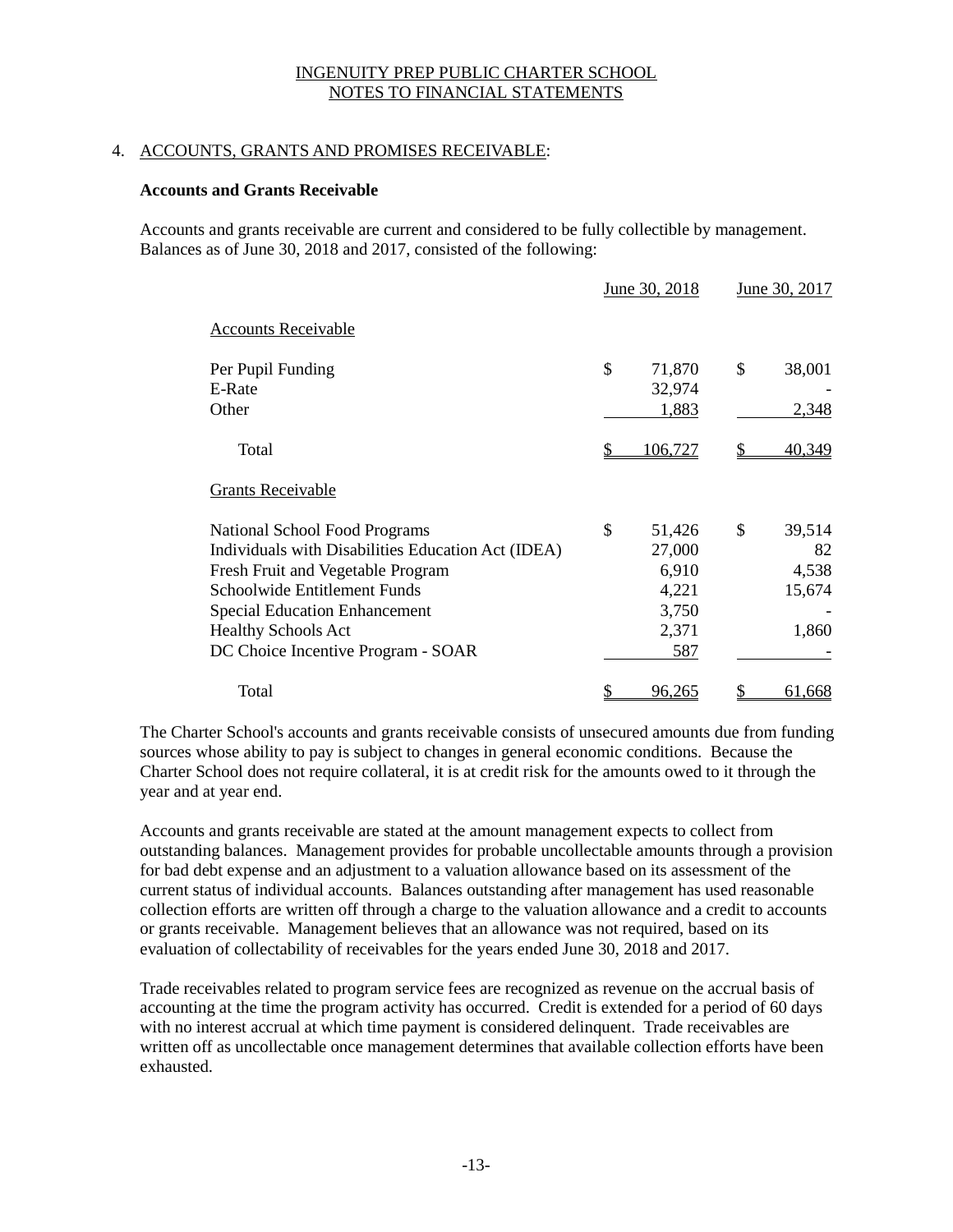#### 4. ACCOUNTS, GRANTS AND PROMISES RECEIVABLE: (Continued)

#### **Promises Receivable**

Contributions are recognized when the donor makes a promise to give that is, in substance, unconditional. Promises to give represent amounts committed by donors that have not been received by the Charter School. The Charter School uses the allowance method to determine uncollectible promises to give.

The Charter School received the following conditional promise to give that is not recognized as an asset in the financial statements:

|                                              | June 30, 2018            | June 30, 2017 |
|----------------------------------------------|--------------------------|---------------|
| <b>Ensuring Sustained School Growth</b>      | $\overline{\phantom{0}}$ | 100,000       |
| <b>Total Conditional Promises Receivable</b> | $\overline{\phantom{0}}$ |               |

#### 5. FIXED ASSETS:

Furniture and equipment are recorded at cost, or in the case of contributed property at the fair market value at the date of contribution. If an expenditure in excess of \$1,000 results in an asset having an estimated useful life which extends substantially beyond the year of acquisition, the expenditure is capitalized at cost and depreciated over the estimated useful lives of the assets. When assets are retired, or otherwise disposed of, the cost and related accumulated depreciation is removed from the accounts and any resulting gain or loss is reflected in income for the period. Depreciation has been provided on the straight-line method over the estimated useful lives of the assets. Depreciation and amortization expense for the years ended June 30, 2018 and 2017 was \$183,573 and \$155,657, respectively. Maintenance and repairs are charged to expenses as incurred. Major classifications of fixed assets and their estimated useful lives are as summarized below:

#### June 30, 2018:

|                                                                                         | Depreciable<br>Life              |           | Cost                          | Accumulated<br>Depreciation         | Net Book<br>Value                   |
|-----------------------------------------------------------------------------------------|----------------------------------|-----------|-------------------------------|-------------------------------------|-------------------------------------|
| <b>Classroom Furnishings</b><br>Computer and Office Equipment<br>Leasehold Improvements | 7 Years<br>3-7 Years<br>17 Years | \$        | 589,587<br>347,843<br>642,979 | \$<br>204,591<br>236,872<br>104,011 | \$<br>384,996<br>110,971<br>538,968 |
| Total                                                                                   |                                  | \$        | 1,580,409                     | \$<br>545,474                       | \$<br>,034,935                      |
| June 30, 2017:                                                                          | Depreciable<br>Life              |           | Cost                          | Accumulated<br>Depreciation         | Net Book<br>Value                   |
| <b>Classroom Furnishings</b><br>Computer and Office Equipment<br>Leasehold Improvements | 7 Years<br>3-7 Years<br>17 Years | \$        | 419,767<br>293,688<br>642,979 | \$<br>128,019<br>194,990<br>66,189  | \$<br>291,748<br>98,698<br>576,790  |
| Total                                                                                   |                                  | <u>\$</u> | 1,356,434                     | \$<br>389,198                       | 967,236                             |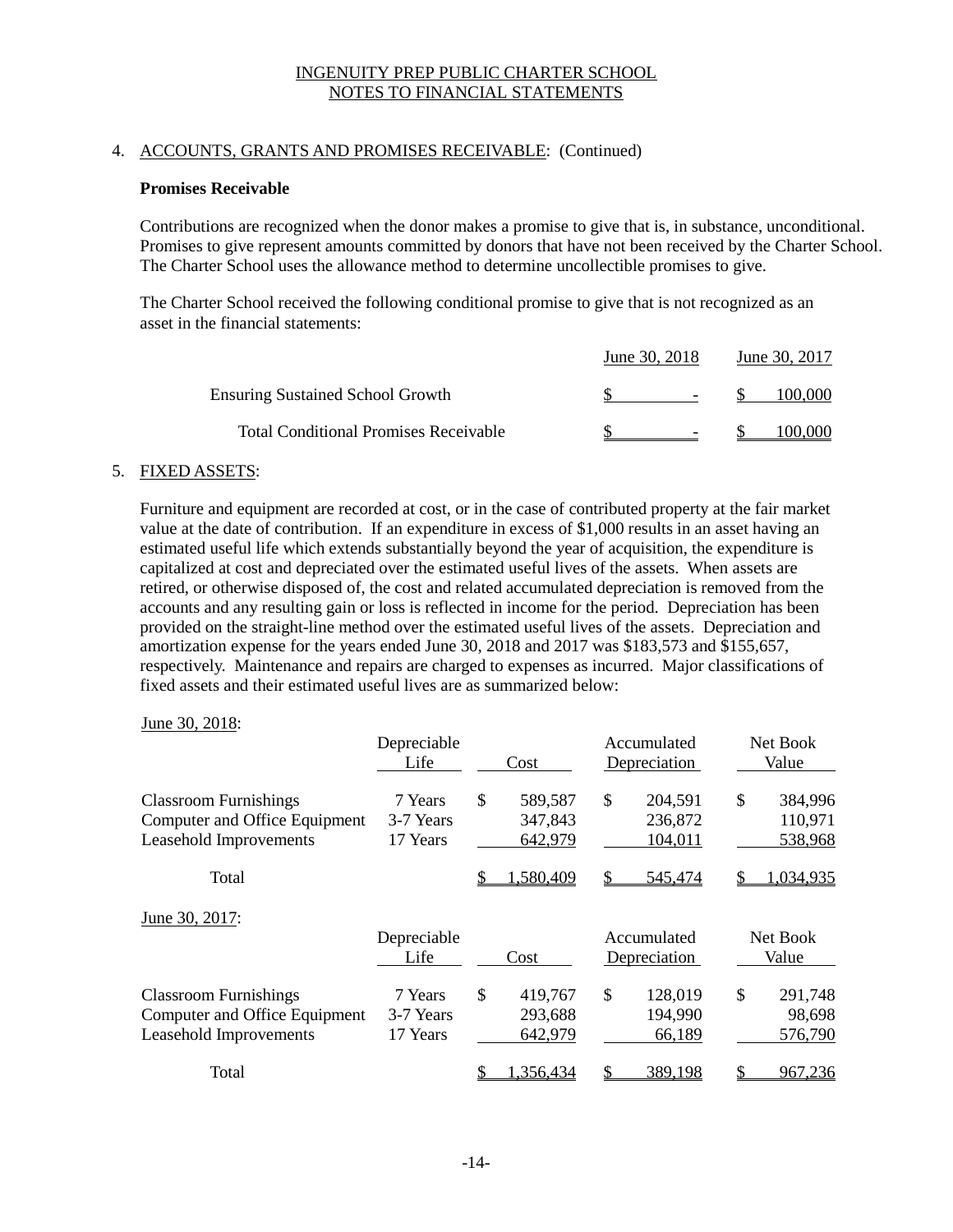#### 6. DEFERRED REVENUE:

The Ingenuity Prep Public Charter School records cash receipts on grants in excess of costs incurred on grants as deferred revenue until they are expended for the purposes of the grant at which time they are recognized as unrestricted support. The balance of deferred revenue as of June 30, 2018 and 2017 consisted of the following:

|                   | June 30, 2018            | June 30, 2017 |  |
|-------------------|--------------------------|---------------|--|
| Per Pupil Funding | $\overline{\phantom{a}}$ | 19,446        |  |
| Total             | $\overline{a}$           | 9.446         |  |

#### 7. DISTRICT OF COLUMBIA PUBLIC CHARTER SCHOOL BOARD CONTRACT:

The Charter School was approved by the District of Columbia Public Charter School Board to operate a charter school in the District of Columbia. The District of Columbia Public Charter School Board (DCPCSB) is responsible for the ongoing oversight of the Charter School's fiscal management and academic acceptability. The contract dated July 24, 2013, provides for a 15-year charter effective the date of first operation. If not renewed, the charter contract will expire on or about July 24, 2028. The charter contract may be renewed for successive 15-year periods if the DCPCSB deems that Ingenuity Prep is in compliance with its charter contract and District statutory provisions. In addition, in accordance with the Charter School Act, the DCPCSB is required to review the charter every five years, with the first such review occurring in the Fall of 2017. The DCPCSB may revoke (or not renew) a charter school contract if a school violates applicable law, materially violates the charter contract or fails to meet the student academic achievement expectations set forth in the charter contract. Consequently, management does not anticipate non-renewal or revocation of its charter.

As part of the agreement with the DCPCSB, the Charter School may be charged a public charter school fee, which is not to exceed one percent (.9% for the 17/18 school year) of the total revenues (less philanthropic and investment revenues) within the annual budget to cover the costs of undertaking the ongoing administrative responsibilities of the Board. For the years ended June 30, 2018 and 2017, the Charter School incurred \$78,435 and \$77,482, respectively, in administrative fees.

The charter contract provides that Ingenuity Prep may educate up to a predetermined number of students. However, this enrollment limit may be raised upon notification to and acceptance by the DCPCSB. The Charter School enrollment ceiling for the year ended June 30, 2018, was not permitted to be greater than 491 students. Audit enrollment for the 2017/2018 year was 491 students and enrollment for the 2016/2017 year was 376 students.

#### 8. PER-PUPIL FUNDING ALLOCATION:

The Charter School receives local funding from the District of Columbia in the form of per-pupil educational allotments and facility allowances. This funding is based on the equivalent number of full-time students and is determined annually. For the year ended June 30, 2018, the per-student rate ranged from \$10,257 to \$13,744 for the education allotment and \$3,193 for the facility allowance. For the year ended June 30, 2017, the per-student rate ranged from \$9,682 to \$12,974 for the education allotment and \$3,124 for the facility allowance.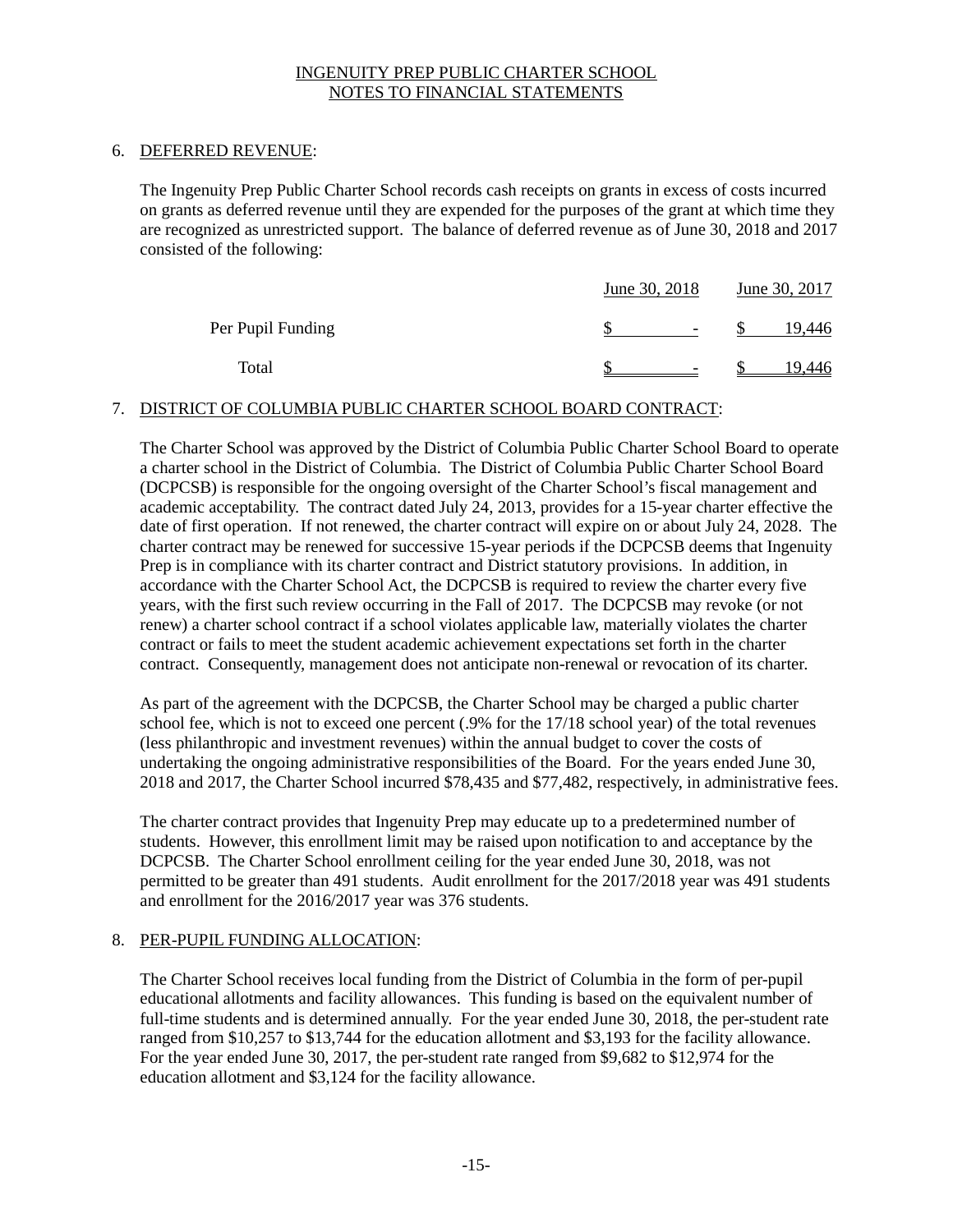### 8. PER-PUPIL FUNDING ALLOCATION: (Continued)

Additional allotments were made for Special Education Services and At-Risk Students. Per-pupil funding for the years ended June 30, 2018 and 2017 was as follows:

|                                       | June 30, 2018 | June 30, 2017 |
|---------------------------------------|---------------|---------------|
| Grade Level - Pre-School - Grade 3    | 5,743,919     | 4,221,158     |
| <b>Facilities Allowance</b>           | 1,567,629     | 1,174,624     |
| <b>Special Education</b>              | 1,727,752     | 1,161,141     |
| <b>At Risk Students</b>               | 736,776       | 572,493       |
| <b>Teachers Collective Bargaining</b> | 125,058       |               |
| Total                                 | 9.901.134     | 7.129.416     |

#### 9. FEDERAL ENTITLEMENTS AND GRANTS:

During the years ended June 30, 2018 and 2017, the Charter School participated in the following federal award programs:

|                                                    |   | June 30, 2018 | June 30, 2017 |
|----------------------------------------------------|---|---------------|---------------|
| National School Food Programs                      | S | 303,304       | \$<br>234,349 |
| NCLB - Entitlement Funds (Title I)                 |   | 226,029       | 170,107       |
| Individuals with Disabilities Education Act (IDEA) |   | 87,328        | 47,857        |
| DC School Choice Incentive Program (SOAR)          |   | 76,022        | 21,694        |
| NCLB - Entitlement Funds (Title II)                |   | 48,071        | 37,965        |
| Fresh Fruit and Vegetable Program                  |   | 33,342        | 21,814        |
| <b>Donated Commodities</b>                         |   | 15,816        | 8,960         |
| NCLB - Entitlement Funds (Title IV)                |   | 10,000        |               |
| Total                                              |   | 799,912       | 542.746       |

Federal formula grants are allocations of money to states or their subdivisions in accordance with distribution formulas prescribed by law or administrative regulation, for activities of a continuing nature not confined to a specific project. The Charter School receives federal formula grants under the provisions of the No Child Left Behind Act (NCLB) of 2001, P.L 107-110. NCLB funds are not intended to replace state or local educational funding. Rather, NCLB funds provide additional support to states, LEAs, and schools for specific purposes. Grants are provided by the U.S. Department of Education and passed through the District of Columbia Office of State Superintendent of Education.

The National School Lunch Program and School Breakfast Program are part of the child nutrition cluster of programs operated by the U.S. Department of Agriculture. The objectives of the child nutrition cluster programs are to: (1) assist states in administering food services that provide healthful, nutritious meals to eligible children in public and non-profit private schools, residential childcare institutions, and summer recreation programs; and (2) encourage the domestic consumption of nutritious agricultural commodities.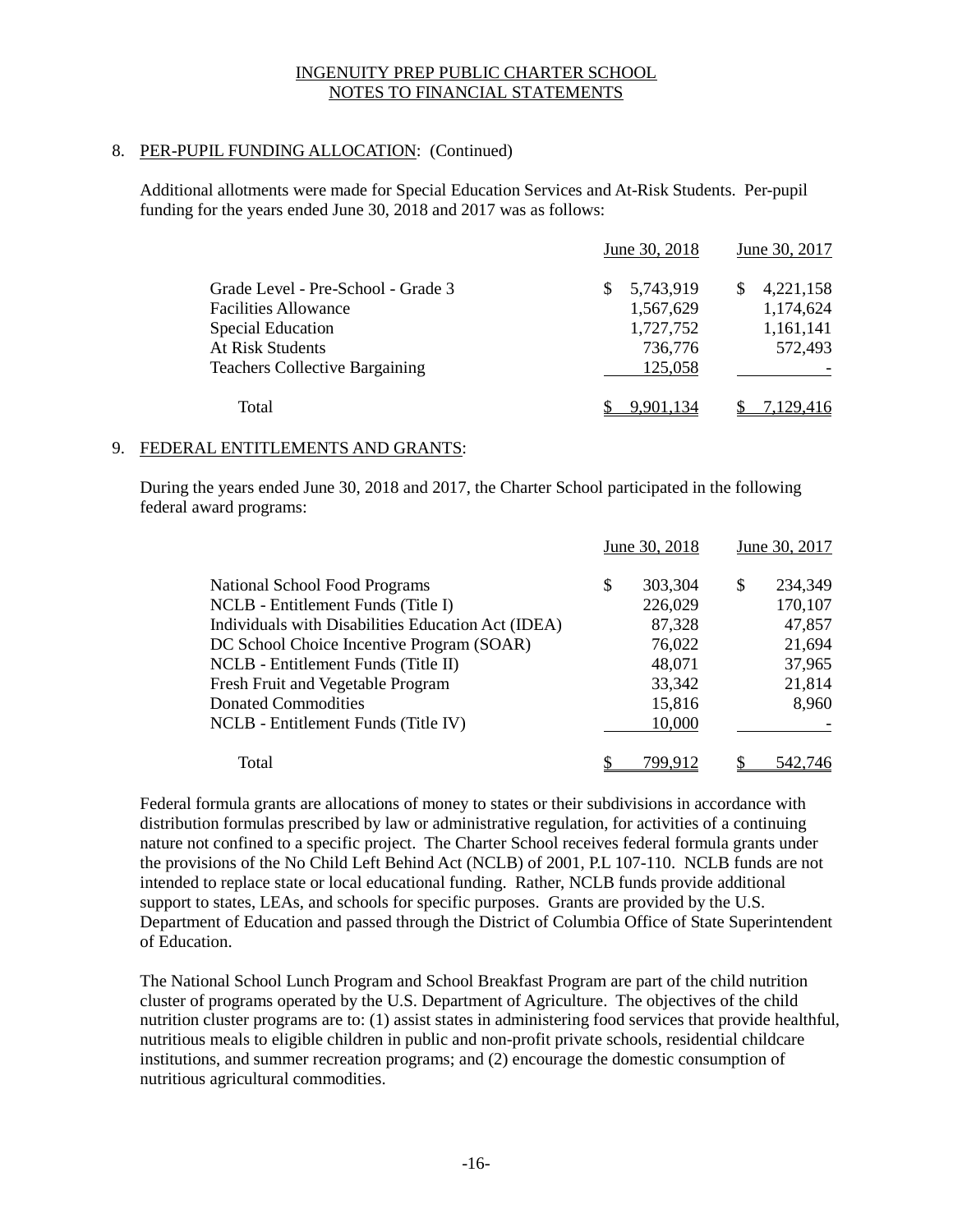#### 10. COMMITMENTS:

#### **Building Lease - 4600 Livingston Road, SE (Patricia Roberts Harris Building)**

The Charter School entered into a sub-sublease rental agreement on May 13, 2013, effective December 2, 2012, with the Charter School Incubator Initiative (the subleassee) for the rental of a school facility located at 4600 Livingston Road, SE, in Washington, DC. The terms of this agreement were effective through June 30, 2014, at which time the Charter School exercised the option to renew the agreement for two additional years through June 30, 2016. A second amendment was executed on February 1, 2017, extending the lease agreement through June 30, 2017. This lease continued on a month-to-month basis. As a requirement of this lease, a total rental security deposit of \$50,000 was made. This lease called for quarterly lease payments of eighty-percent (80%) of an annual usage fee for the year ended June 30, 2015. Quarterly lease payments changed to ninety-percent (90%) of the annual usage fee beginning in year 2016.

The annual usage fee represents an amount equal to the number of students enrolled on each census date (every October) multiplied by the per pupil facilities allowance received from the District of Columbia. The annual usage fee is full service and includes all utilities (gas, water, electricity, and trash removal), building engineering, janitorial, maintenance and repairs, security monitoring and property management. Rent expense on this lease for the years ended June 30, 2018 and 2017, was 1,410,867 and \$1,057,162, respectively.

#### **Photocopier Leases**

The Charter School entered into an operating lease with Canon Financial Services, Inc., on May 14, 2013, for the rental of a Canon Image Runner Photocopier C5255. This lease called for sixty (60) monthly payments of \$329, commencing on June 1, 2013. This lease was terminated on April 30, 2017. Rental expense for the year ending June 30, 2017, was \$3,288.

The Charter School entered into an operating lease with Canon Financial Services, Inc., on July 11, 2013, for the rental of a Canon Image Runner Advance Photocopier 6275. This lease called for sixty (60) monthly payments of \$354, commencing on August 1, 2013. This lease was terminated on April 30, 2017. Rental expense for the year ending June 30, 2017, was \$3,543.

The Charter School entered into an operating lease with Canon Financial Services, Inc., on March 28, 2017, for the rental of three Canon Image Runner Photocopiers. This lease calls for sixty (60) monthly payments of \$1,057, commencing on April 20, 2017. Rental expense for the years ending June 30, 2018 and 2017 was \$13,413 and \$3,353, respectively. Future minimum payments due under this lease are as follows:

| Year Ended June 30, |              |
|---------------------|--------------|
| 2019                | \$<br>12,684 |
| 2020                | 12,684       |
| 2021                | 12,684       |
| 2022                | 9,513        |
| Total               | 47.565       |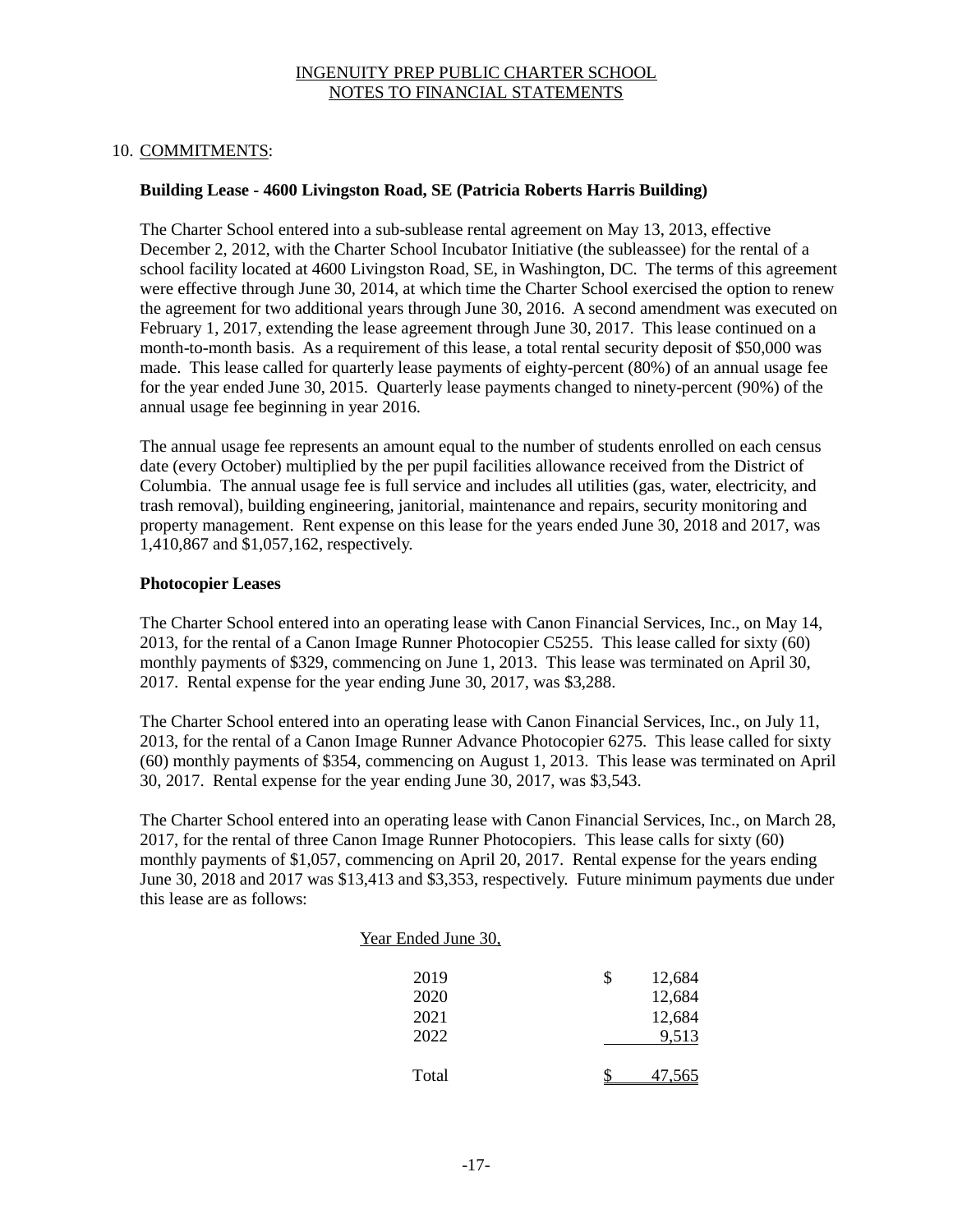# 10. COMMITMENTS: (Continued)

#### **Organization Credit Card**

The Charter School utilizes a credit card issued by the Bank of America for purchases related to the Charter School's activity. The credit card is issued in the name of the Charter School with a combined credit limit of \$40,000 and is considered to be unsecured.

#### 11. CONCENTRATIONS:

### **Revenues**

The Charter School receives public funds from the District of Columbia based on the number of students they enroll according to the Uniform Per Student Funding Formula developed by the Mayor and City Council. This per pupil allocation is supplemented with extra funds for students with special needs. During the years ended June 30, 2018 and 2017, ninety percent (90%) of total support excluding donated services was received from the District of Columbia in the form of per pupil funding.

In addition to the revenue received through the Uniform Per Student Funding, the Charter School receives state and federal grants awarded under the auspices of the U.S. Department of Education (No Child Left Behind and special education) as well as the U.S. Department of Agriculture (Child Nutrition). The Charter School is entitled to receive these funds by virtue of its recognition as a Local Education Agency by the District of Columbia Public Charter School Board (DCPCSB).

The Charter School is limited to enrolling students that are residents of the District of Columbia. As a DC Public Charter School, the Charter School must compete for students against the DC Public School system as well as other DC Public Charter Schools.

# 12. CONTINGENCIES:

The Charter School was granted its initial charter by the District of Columbia Public Charter School Board, authorized under the District of Columbia School Reform Act of 1995, Public Law 104-134, as amended. The Charter School has no reason to believe that this relationship will be discontinued in the foreseeable future. However, any interruption of this relationship (i.e., the failure to continue this charter authorization or withholding of funds) could adversely affect the Charter School's ability to finance ongoing operations.

The Charter School depends on per pupil allocations, grants, and contributions for a significant portion of its revenues. The ability of the sources of revenues to continue giving amounts comparable with prior years may be dependent upon future economic conditions and continued deductibility for income tax purposes of grants and contributions to the Charter School. While the Charter School's Board of Directors and management believes the Charter School has the resources to continue its programs, its ability to do so, and the extent to which it continues, may be dependent on the above factors.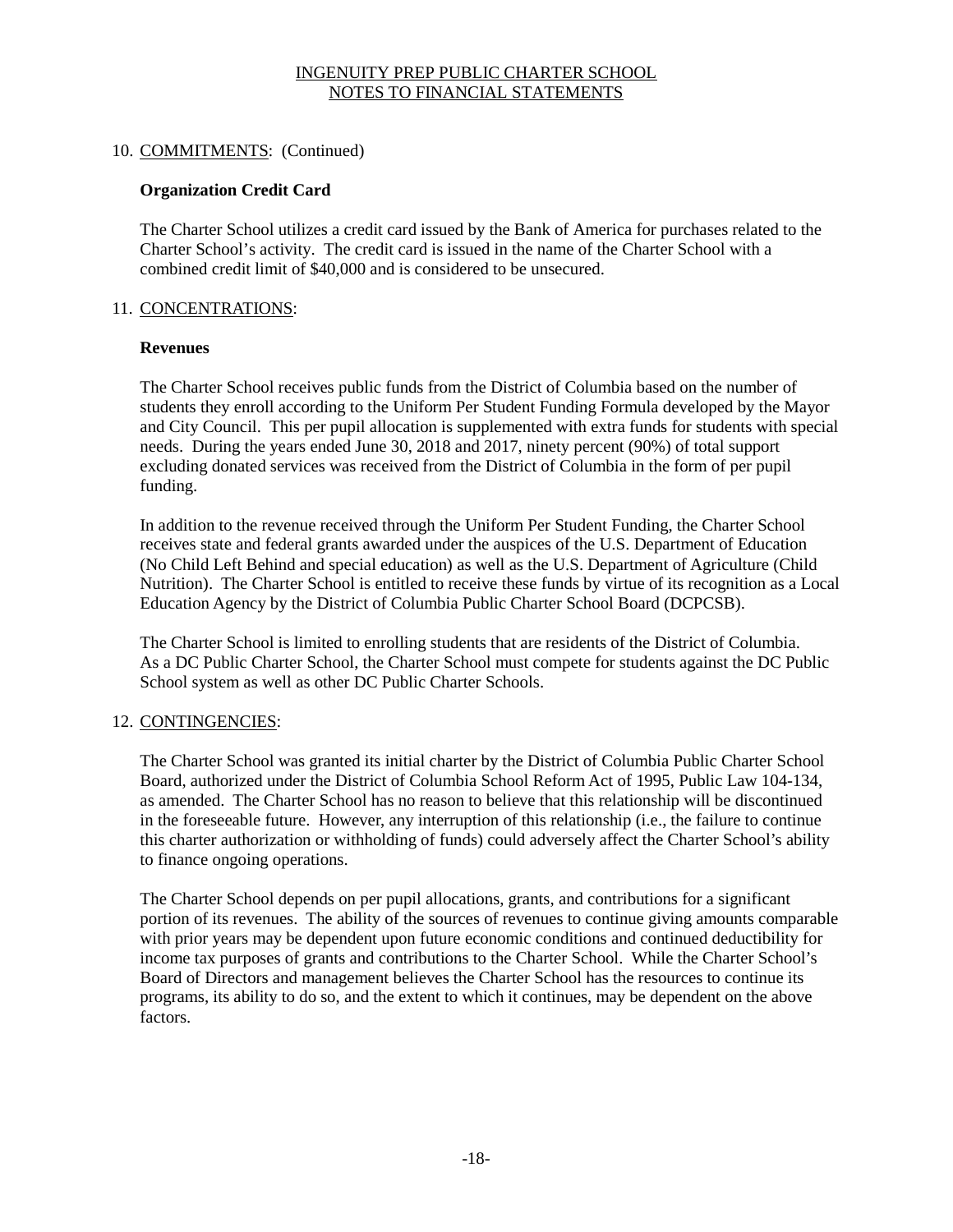# 12. CONTINGENCIES: (Continued)

Laws and regulations governing charter schools are complex and subject to interpretation. The Charter School receives funding from various federal and state grant reimbursement programs, which are governed by various rules and regulations of the respective grantor agencies. To the extent that the Charter School has not complied with the rules and regulations governing the grants, refunds of any money received may be required. The Charter School believes that it is in compliance with all applicable laws and regulations and is not aware of any pending or threatened investigations involving allegations of potential wrongdoing. Therefore, no provision has been recorded in the accompanying financial statements for such contingencies.

The viability of public charter schools and funding for these schools is dependent on the consensus of current and future administration of the District of Columbia. Any future change in dynamics could adversely affect the operations of public charter schools.

#### 13. SUBSEQUENT EVENTS:

#### **Financial Statement Preparation**

In preparing these financial statements, management has evaluated events and transactions for potential recognition or disclosure through November 19, 2018, the date the financial statements were available to be issued, and has determined that no adjustments are necessary to the amounts reported in the accompanying financial statements.

#### 14. RELATED PARTY TRANSACTIONS:

#### **Education Forward DC (formerly New Schools Venture Fund)**

#### Conditional Promise

Education Forward DC (formerly the New Schools Venture Fund), for whom a School Board member is the managing director of the District of Columbia site as well as a principal, made a total conditional promise in the amount of \$750,000 for the purpose of the ensuring sustained school growth. As of June 30, 2017, payments totaling \$650,000 were made from Education Forward DC to the Charter School, of which \$650,000 has been recognized as revenue. The remaining balance of \$100,000 was paid during the year ended June 30, 2018, and this payment closed the conditional grant. Education Forward DC recognized \$100,000 as revenue in the June 30, 2018, financial statements. This conditional promise will not be recognized as an asset in the financial statements until such time the conditions upon which the grant was made are met.

#### **Contributions**

Various board members of the Charter School and organizations for which they are affiliated made contributions to the Charter School. Such contributions of \$140,890 and \$113,375 were made during the years ended June 30, 2018 and 2017, respectively.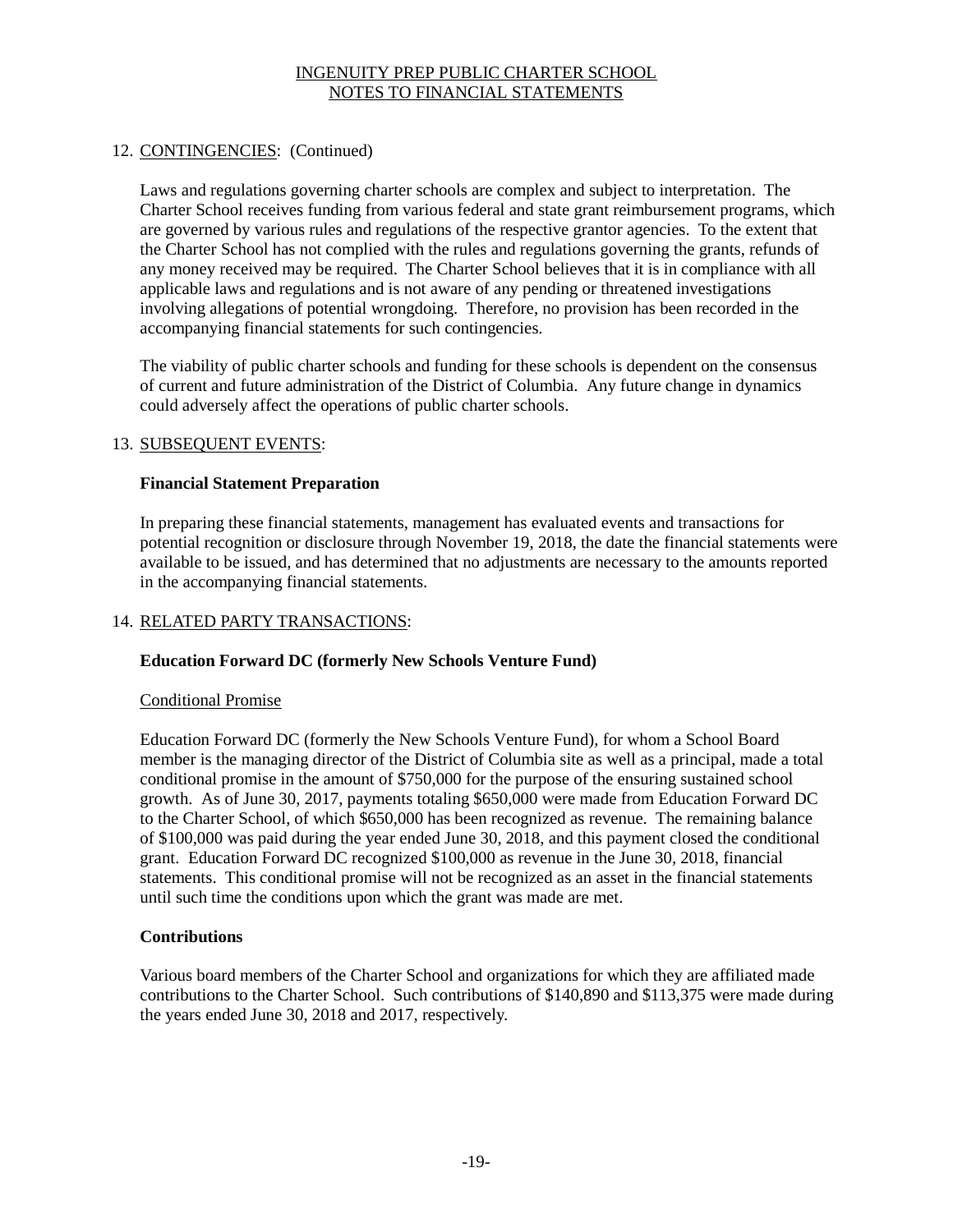# 14. RELATED PARTY TRANSACTIONS: (Continued)

#### **Contributed Services**

A member of the Board of Directors of Ingenuity Prep Public Charter School is a former partner at a law firm located in Washington, DC. During the years ended June 30, 2018 and 2017, employees of this law firm provided pro-bono legal services to the Charter School, exclusive of this board member, in the amount of \$71,656 and \$129,962, respectively.

#### **Business Contract**

The Charter School entered into a contract on April 5, 2017, with a company whose Chief Executive Officer was a board member of Ingenuity Prep Public Charter School through August 2017. The total contract was for an amount of \$84,000 for the purpose of providing training, coaching and support of school leaders in the EdFuel School Leader Lab. This Leader Lab includes participation in the National Principals and Supervisors Academy Fellowship and the Instructional Leadership Professional Development, a national instructional school leadership program for current principals, principal supervisors and instructional leaders. The total expense incurred during the years ended June 30, 2018 and 2017, was \$42,000.

#### **Business Transaction**

A member of the Board of Directors of Ingenuity Prep Public Charter School was also a partner of the organization that was contracted to perform financial and accounting services for the Charter School. This board member resigned from his position of board member and Treasurer in April 2018. During the period through April 2018, for which the individual was both a member of the board and a partner of the outsourced financial firm, the Charter School paid the organization \$56,506 for accounting and financial support services.

#### **Board of Directors**

Two of the board members appointed to serve on the Board of Directors are parents of students attending the Charter School. Parent trustees are elected by a majority vote of the board members from a list of qualified individuals submitted to the board.

#### 15. FUNDRAISING:

During the years ended June 30, 2018 and 2017, expenses incurred for the purpose of fundraising were \$130,878 and \$109,708, respectively.

#### 16. ADVERTISING COSTS:

Advertising and marketing costs are expensed when incurred. Advertising expenses were incurred for the purpose of promoting student enrollment and recruiting to the Charter School and to provide outreach to the community. Marketing expenses in the amount of \$33,117 and \$38,845 were incurred during the years ended June 30, 2018 and 2017, respectively.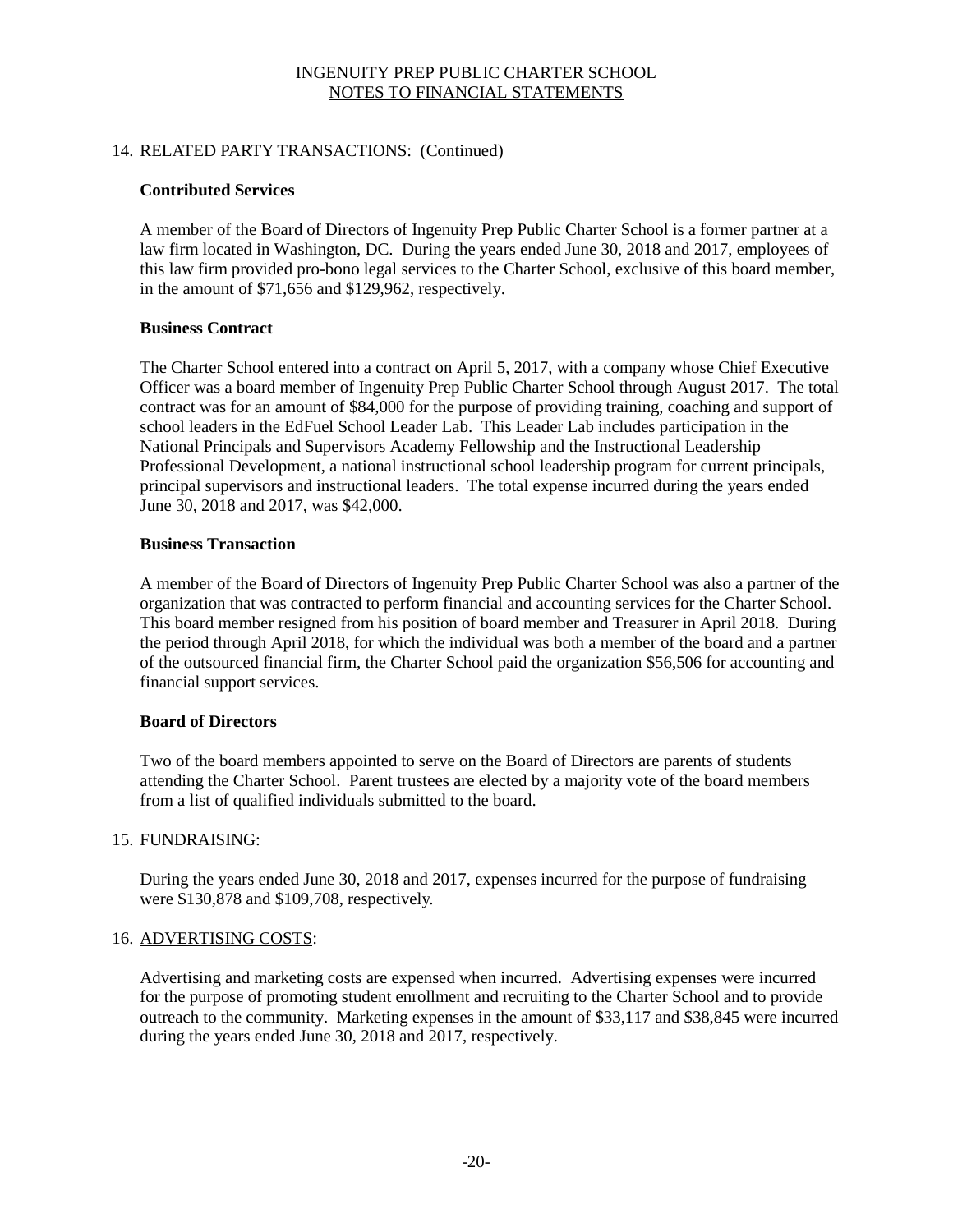#### 17. RETIREMENT PLAN:

#### **401(k) Profit Sharing Plan**

The Charter School provides pension benefits for its employees through a defined contribution 401(k) retirement plan which is currently administered by Automatic Data Processing (ADP). In a defined contribution plan, benefits depend solely on amounts contributed to the plan plus investment earnings. Provisions of the plan allow for employees to contribute up to the statutory limits set by the Internal Revenue Code. All employees are eligible to participate upon hiring. Plan provisions call for a dollar for dollar match up to three percent (3%) of eligible wages. Plan provisions and contribution requirements are established and may be amended by the board members of the Charter School. Employees are fully vested after five full years of service. There is no unfunded past service liability. The amount of employer contributions for the years ended June 30, 2018 and 2017 was \$72,570 and \$49,711, respectively.

### **Teacher Retirement Plan**

As authorized by the Title 38 of the Code of the District of Columbia, teachers of the DC Public School System may participate in a defined benefit plan named the "Teacher's Retirement Plan." The District of Columbia Retirement Board (DCRB) is responsible for paying benefits attributable to teacher service.

An employee may elect to remain in the Teacher's Retirement Plan if that individual leaves employment with the District of Columbia Public School system and becomes an employee of a DC Public Charter School provided the election is made within 60 days of departure. To remain in the plan, the teacher must make the required employee retirement contributions and the Charter School must make the match contributions that the District of Columbia Public School system would have made to the plan. Employee contributions of 7% of annual salary are required to be made on a pretax basis to the plan. The amount of employer contributions for the year ended June 30, 2017, was \$6,077.

#### 18. EMPLOYEE BENEFITS:

The cost of fringe benefits incurred for the years ended June 30, 2018 and 2017 consisted of the following:

|                                    | June 30, 2018 | June 30, 2017 |
|------------------------------------|---------------|---------------|
| Social Security/Medicare           | \$<br>398,792 | \$<br>305,886 |
| <b>Health and Dental Insurance</b> | 404,826       | 306,757       |
| Life and Disability Insurance      | 30,884        | 23,648        |
| Retirement                         | 72,570        | 55,788        |
| Unemployment                       | 18,668        | 20,631        |
| <b>Workers Compensation</b>        | 15,112        | 29,441        |
| Total                              |               |               |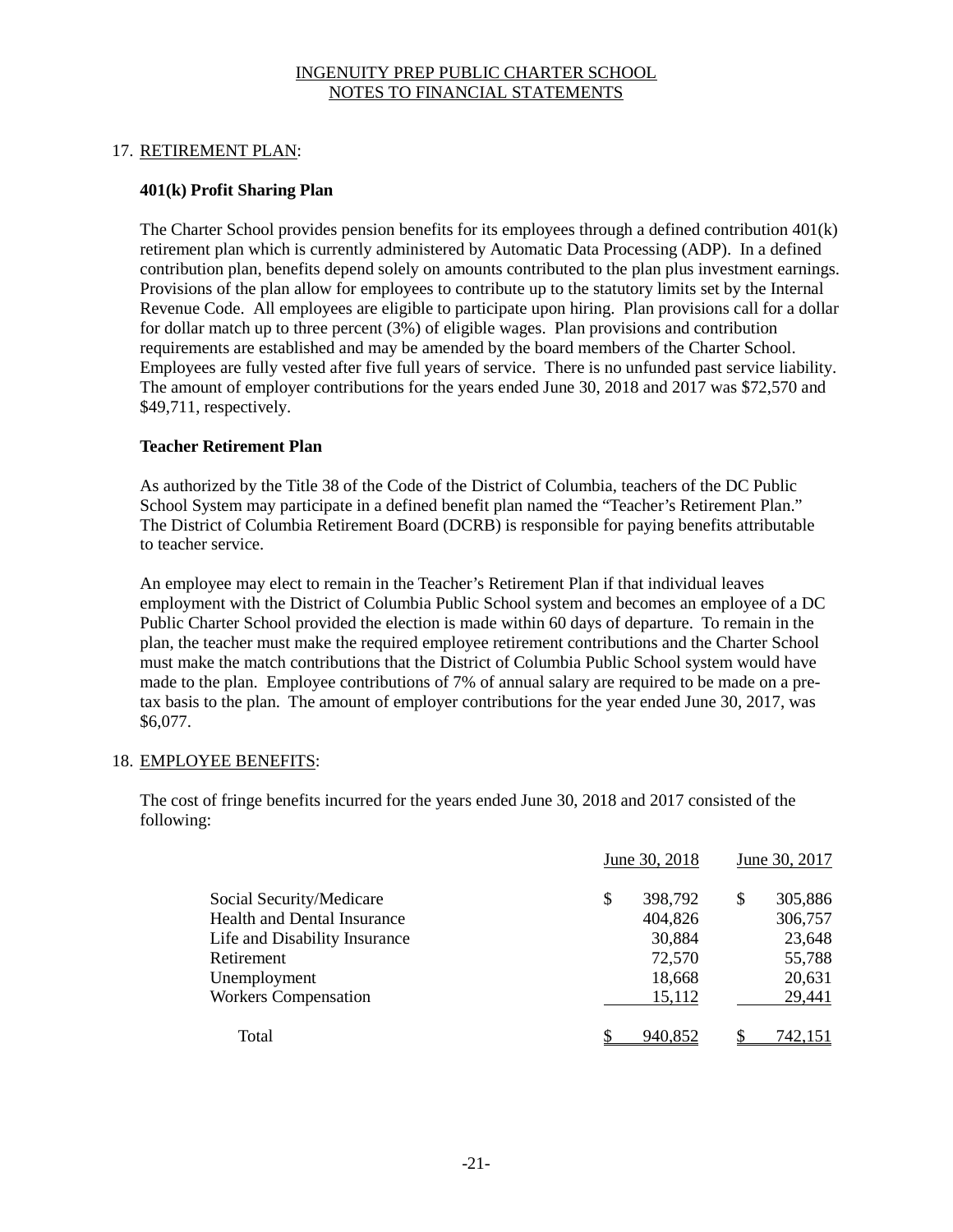#### 18. EMPLOYEE BENEFITS: (Continued)

# **Flexible Benefits Plan**

The Charter School adopted a Section 125 Flexible Benefits Plan (Cafeteria Plan). Under this plan, employees are permitted to use pre-tax benefit dollars through payroll deduction to pay for medical premiums and dependent care expenses.

# 19. OCCUPANCY COST:

The cost of occupancy for the years ended June 30, 2018 and 2017 consisted of the following:

|                                     | June 30, 2018 | <u>June 30, 2017</u> |
|-------------------------------------|---------------|----------------------|
| Rent                                | 1,410,867     | 1,057,162<br>S       |
| <b>Facility Consulting</b>          | 74,208        | 92,500               |
| Amortization                        | 37,822        | 37,822               |
| <b>Contracted Building Services</b> | 25,078        |                      |
| Total                               | 1,547,975     |                      |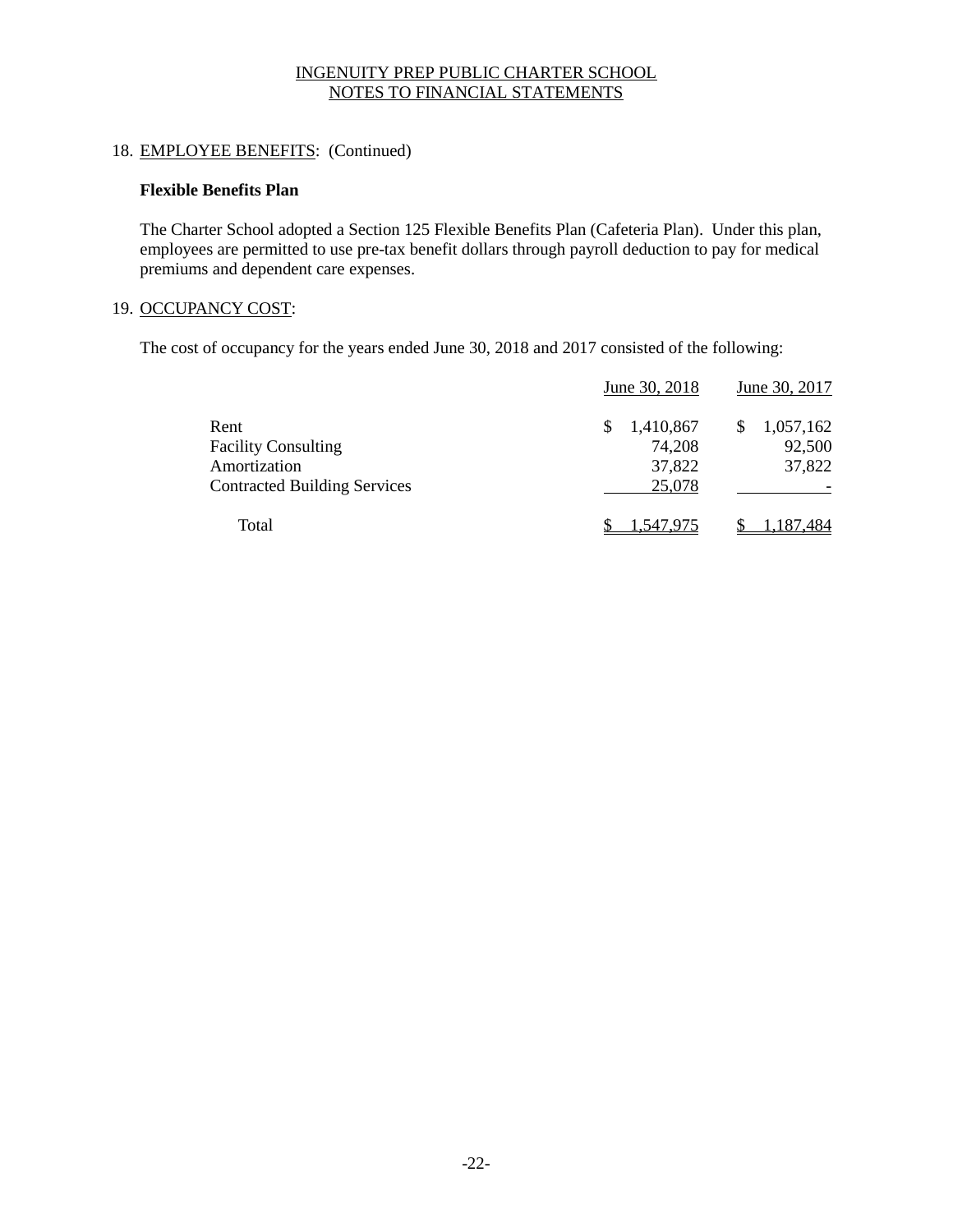#### INGENUITY PREP PUBLIC CHARTER SCHOOL COMPARATIVE STATEMENTS OF FUNCTIONAL EXPENSES FOR THE YEARS ENDED JUNE 30, 2018 AND 2017

|                                               |              | June 30, 2018 |                           |                         |                           |                               |                         |             |              | June 30, 2017 |               |                          |               |                               |    |             |  |  |
|-----------------------------------------------|--------------|---------------|---------------------------|-------------------------|---------------------------|-------------------------------|-------------------------|-------------|--------------|---------------|---------------|--------------------------|---------------|-------------------------------|----|-------------|--|--|
|                                               |              | Total         |                           | Educational<br>Services |                           | General and<br>Administrative |                         | Fundraising |              | Total         |               | Educational<br>Services  |               | General and<br>Administrative |    | Fundraising |  |  |
| Personnel, Salaries and Benefits:             |              |               |                           |                         |                           |                               |                         |             |              |               |               |                          |               |                               |    |             |  |  |
| <b>Executive Leadership Salaries</b>          | \$           | 391,753       | \$                        | 293,815                 | $\boldsymbol{\mathsf{S}}$ | 78,350                        | $\mathcal{S}$           | 19,588      | \$           | 260,100       | \$            | 202,005                  | $\frac{1}{2}$ | 45,090                        | \$ | 13,005      |  |  |
| <b>Teaching Staff Salaries</b>                |              | 3,649,658     |                           | 3,572,915               |                           | 76,743                        |                         |             |              | 2,775,483     |               | 2,775,483                |               |                               |    |             |  |  |
| <b>Student and Family Support Salaries</b>    |              | 526,168       |                           | 526,168                 |                           |                               |                         |             |              | 472,784       |               | 472,784                  |               |                               |    |             |  |  |
| <b>Business and Operations Salaries</b>       |              | 655,600       |                           | 465,645                 |                           | 131,120                       |                         | 58,835      |              | 550,438       |               | 378,804                  |               | 120,849                       |    | 50,785      |  |  |
| Before and After Care Salaries                |              | 61,884        |                           | 61,884                  |                           |                               |                         |             |              |               |               | $\overline{\phantom{a}}$ |               |                               |    |             |  |  |
| <b>Employee Benefits</b>                      |              | 523,392       |                           | 487,281                 |                           | 28,344                        |                         | 7,767       |              | 415,634       |               | 392,109                  |               | 16,993                        |    | 6,532       |  |  |
| Payroll Taxes                                 |              | 417,460       |                           | 388,658                 |                           | 22,608                        |                         | 6,194       |              | 326,517       |               | 308,036                  |               | 13,349                        |    | 5,132       |  |  |
| <b>Travel and Meetings</b>                    |              | 37,990        |                           | 35,369                  |                           | 2,057                         |                         | 564         |              | 37,397        |               | 35,280                   |               | 1,529                         |    | 588         |  |  |
| <b>Staff Development Expense</b>              |              | 216,010       |                           | 201,107                 |                           | 11,698                        |                         | 3,205       |              | 228,428       |               | 215,499                  |               | 9,339                         |    | 3,590       |  |  |
| <b>Other Staff Related Expenses</b>           |              | 141,775       |                           | 131,993                 |                           | 7,678                         |                         | 2,104       |              | 124,982       |               | 117,908                  |               | 5,110                         |    | 1,964       |  |  |
| <b>Total Personnel, Salaries and Benefits</b> | \$           | 6,621,690     | -S                        | 6,164,835               |                           | 358,598                       |                         | 98,257      |              | \$5,191,763   |               | \$4,897,908              | \$            | 212,259                       |    | 81,596      |  |  |
| <b>Direct Student Costs:</b>                  |              |               |                           |                         |                           |                               |                         |             |              |               |               |                          |               |                               |    |             |  |  |
| Textbooks                                     | \$           | 103,291       | $\mathcal{S}$             | 103,291                 | $\boldsymbol{\mathsf{S}}$ |                               | $\mathcal{S}$           |             | $\mathbb{S}$ | 47,998        | $\mathcal{S}$ | 47,998                   | $\mathcal{S}$ |                               | \$ |             |  |  |
| Food Service                                  |              | 402,643       |                           | 402,643                 |                           |                               |                         |             |              | 307,767       |               | 307,767                  |               |                               |    |             |  |  |
| <b>Student Supplies and Materials</b>         |              | 120,155       |                           | 120,155                 |                           |                               |                         |             |              | 81,604        |               | 81,604                   |               |                               |    |             |  |  |
| <b>Student Assessment Materials</b>           |              | 9,953         |                           | 9,953                   |                           |                               |                         |             |              | 13,687        |               | 13,687                   |               |                               |    |             |  |  |
| Contracted Instruction                        |              | 359,318       |                           | 359,318                 |                           |                               |                         |             |              | 166,023       |               | 166,023                  |               |                               |    |             |  |  |
| <b>Transportation Fees</b>                    |              | 3,575         |                           | 3,575                   |                           |                               |                         |             |              | 5,747         |               | 5,747                    |               |                               |    |             |  |  |
| Other Student Costs                           |              | 123,493       |                           | 123,493                 |                           |                               |                         |             |              | 102,783       |               | 102,783                  |               |                               |    |             |  |  |
| <b>Total Direct Student Costs</b>             |              | 1,122,428     | £.                        | 1,122,428               |                           |                               |                         |             | \$           | 725,609       | S.            | 725,609                  |               |                               |    |             |  |  |
| <b>Occupancy Costs:</b>                       |              |               |                           |                         |                           |                               |                         |             |              |               |               |                          |               |                               |    |             |  |  |
| Rent                                          | \$           | 1,410,867     | $\boldsymbol{\mathsf{S}}$ | 1,313,526               | \$                        | 76,406                        | $\sqrt[6]{\frac{1}{2}}$ | 20,935      |              | \$1,057,162   | \$            | 997,326                  | \$            | 43,221                        | \$ | 16,615      |  |  |
| <b>Contracted Building Services</b>           |              | 25,078        |                           | 23,348                  |                           | 1,358                         |                         | 372         |              |               |               |                          |               |                               |    |             |  |  |
| <b>Facility Consulting</b>                    |              | 74,208        |                           | 37,104                  |                           | 37,104                        |                         |             |              | 92,500        |               | 46,250                   |               | 46,250                        |    |             |  |  |
|                                               |              |               |                           |                         |                           |                               |                         |             |              |               |               |                          |               |                               |    |             |  |  |
| Amortization - Building Improvements          |              | 37,822        |                           | 35,213                  |                           | 2,048                         |                         | 561         |              | 37,822        |               | 35,682                   |               | 1,546                         |    | 594         |  |  |
| <b>Total Occupancy Costs</b>                  | $\mathbb{S}$ | 1,547,975     | -S                        | 1,409,191               |                           | 116,916                       |                         | 21,868      |              | \$1,187,484   |               | \$1,079,258              | S.            | 91,017                        |    | 17,209      |  |  |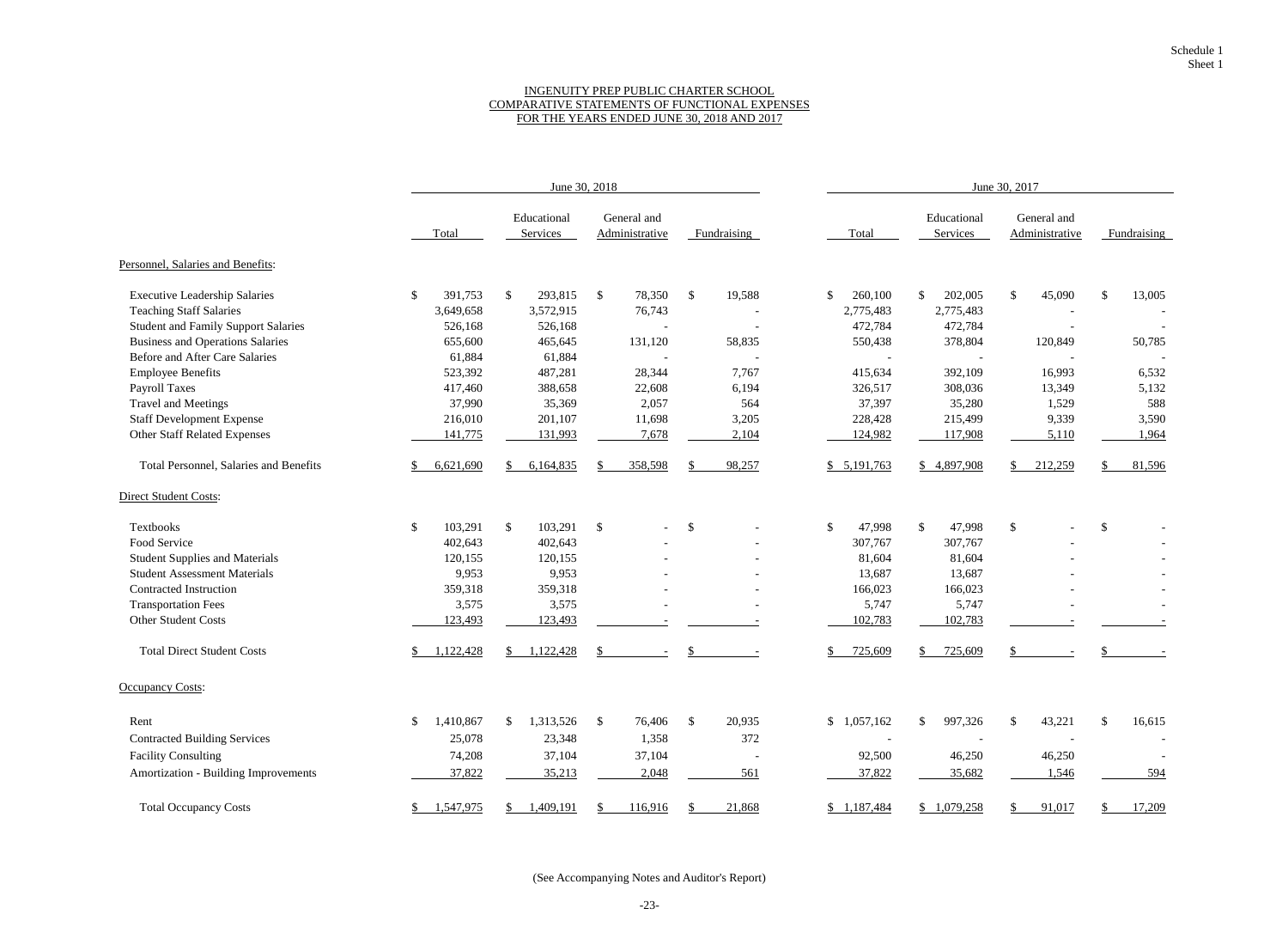#### INGENUITY PREP PUBLIC CHARTER SCHOOL COMPARATIVE STATEMENTS OF FUNCTIONAL EXPENSES FOR THE YEARS ENDED JUNE 30, 2018 AND 2017

|                                         |              |               | June 30, 2018           |              |                               |             | June 30, 2017 |             |               |                         |              |                               |               |             |  |  |
|-----------------------------------------|--------------|---------------|-------------------------|--------------|-------------------------------|-------------|---------------|-------------|---------------|-------------------------|--------------|-------------------------------|---------------|-------------|--|--|
|                                         | Total        |               | Educational<br>Services |              | General and<br>Administrative | Fundraising |               | Total       |               | Educational<br>Services |              | General and<br>Administrative |               | Fundraising |  |  |
| Office Expenses:                        |              |               |                         |              |                               |             |               |             |               |                         |              |                               |               |             |  |  |
| Office Supplies and Materials           | \$<br>88,051 | $\mathbb{S}$  | 81,976                  | $\mathbb{S}$ | 4,768                         | \$<br>1,307 | <sup>\$</sup> | 58,397      | <sup>\$</sup> | 55,092                  | \$           | 2,387                         | $\mathcal{S}$ | 918         |  |  |
| Office Equipment Rental and Maintenance | 61,526       |               | 57,281                  |              | 3,332                         | 913         |               | 90,027      |               | 84,931                  |              | 3,681                         |               | 1,415       |  |  |
| Telephone/Telecommunications            | 95,794       |               | 89,185                  |              | 5,188                         | 1,421       |               | 71,366      |               | 67,326                  |              | 2,918                         |               | 1,122       |  |  |
| Professional Fees                       | 449,012      |               | 438,234                 |              | 8,460                         | 2,318       |               | 349,377     |               | 322,988                 |              | 24,063                        |               | 2,326       |  |  |
| <b>Donated Professional Services</b>    | 203,363      |               | 132,566                 |              | 69,734                        | 1,063       |               | 129,962     |               | 122,606                 |              | 5,313                         |               | 2,043       |  |  |
| Printing and Publications               |              |               |                         |              |                               |             |               | 146         |               | 138                     |              | 6                             |               |             |  |  |
| Postage and Shipping                    | 520          |               | 484                     |              | 28                            | 8           |               | 438         |               | 413                     |              | 18                            |               | $\tau$      |  |  |
| Computer and Related                    | 69,821       |               | 65,004                  |              | 3,781                         | 1,036       |               | 45,386      |               | 42,817                  |              | 1,856                         |               | 713         |  |  |
| Other Office Expense                    | 8,045        |               | 7,489                   |              | 437                           | 119         |               | 11,561      |               | 10,906                  |              | 473                           |               | 182         |  |  |
| <b>Total Office Expenses</b>            | 976,132      |               | 872,219                 |              | 95,728                        | 8,185       |               | 756,660     |               | 707,217                 |              | 40,715                        |               | 8,728       |  |  |
| <b>General Expenses:</b>                |              |               |                         |              |                               |             |               |             |               |                         |              |                               |               |             |  |  |
| Insurance                               | \$<br>26,503 | $\mathcal{L}$ | 24,674                  | $\mathbb{S}$ | 1,436                         | \$<br>393   | $\mathbb{S}$  | 16,617      | \$            | 15,677                  | $\mathbb{S}$ | 679                           | $\mathcal{L}$ | 261         |  |  |
| Authorizer Fee                          | 98,044       |               | 78,435                  |              | 19,609                        |             |               | 77,482      |               | 61,986                  |              | 15,496                        |               |             |  |  |
| Depreciation Expense                    | 145,751      |               | 135,695                 |              | 7,893                         | 2,163       |               | 117,835     |               | 111,166                 |              | 4,817                         |               | 1,852       |  |  |
| <b>Income Taxes</b>                     | 543          |               |                         |              | 543                           |             |               |             |               |                         |              |                               |               |             |  |  |
| Other General Expenses                  | 800          |               | 745                     |              | 43                            | 12          |               | 3,919       |               | 3,697                   |              | 160                           |               | 62          |  |  |
| <b>Total General Expenses</b>           | 271,641      |               | 239,549                 |              | 29,524                        | 2,568       |               | 215,853     | \$            | 192,526                 |              | 21,152                        |               | 2,175       |  |  |
| <b>Total Functional Expenses</b>        | \$10,539,866 |               | 9,808,222               |              | 600,766                       | 130,878     |               | \$8,077,369 |               | \$7,602,518             |              | 365,143                       | \$            | 109,708     |  |  |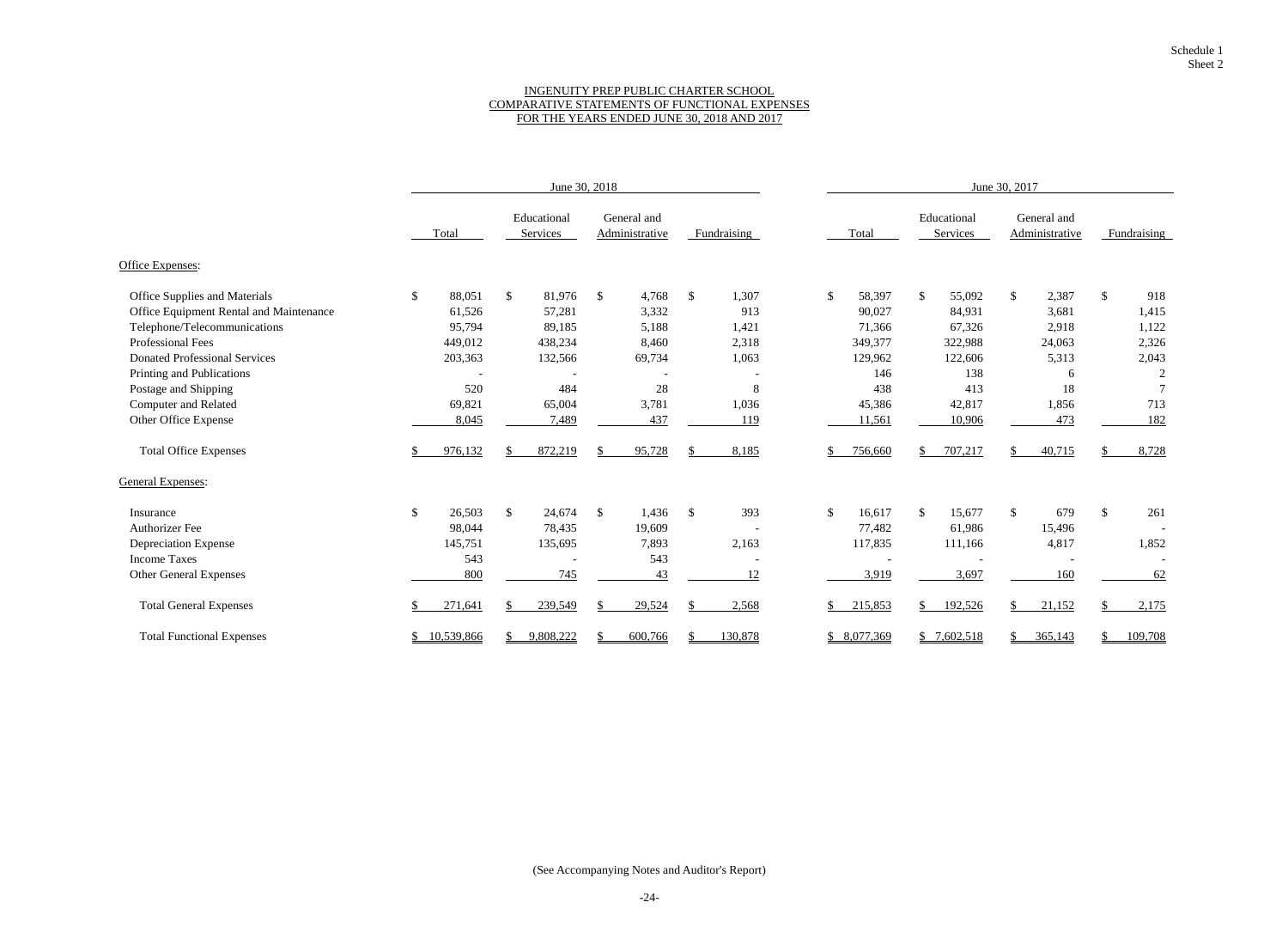#### INGENUITY PREP PUBLIC CHARTER SCHOOL SCHEDULE OF EXPENDITURES OF FEDERAL AWARDS FOR THE YEAR ENDED JUNE 30, 2018

|                                                           | Federal                      | Pass-Through |               | Program  |                          |      | Grant       |              | Refundable               |      | <b>Current Year Activity</b> |     |                          |               | Grant        | Refundable |         |
|-----------------------------------------------------------|------------------------------|--------------|---------------|----------|--------------------------|------|-------------|--------------|--------------------------|------|------------------------------|-----|--------------------------|---------------|--------------|------------|---------|
|                                                           | $\ensuremath{\mathsf{CFDA}}$ | Grantors     |               | or Award |                          |      | Receivable  |              | Advance at               |      |                              |     | Disbursements            |               | Receivable   | Advance at |         |
| Federal Grantor/Pass Through Grantor Program Title        | Number                       | Number       |               | Amount   | Period of Award          |      | at $7/1/17$ |              | 7/1/17                   |      | Receipts                     |     | Expenditures             |               | at $6/30/18$ |            | 6/30/18 |
| U.S. Department of Education:                             |                              |              |               |          |                          |      |             |              |                          |      |                              |     |                          |               |              |            |         |
| Passed Through the District of Columbia:                  |                              |              |               |          |                          |      |             |              |                          |      |                              |     |                          |               |              |            |         |
| <b>Special Education Cluster:</b>                         |                              |              |               |          |                          |      |             |              |                          |      |                              |     |                          |               |              |            |         |
| Special Education - IDEA 611, Grants to States            | 84.027A                      | 82027A       | $\mathcal{S}$ | 88,819   | 07/01/17 to 09/30/18     | -\$  |             | -S           |                          | - \$ | 56,542                       | -\$ | 83,542                   | \$            | 27,000 \$    |            |         |
| Special Education - IDEA 611, Grants to States            | 84.027A                      | 82027A       | $\mathcal{S}$ | 47,827   | 07/01/16 to 09/30/17     |      | 82          |              |                          |      | 82                           |     |                          |               |              |            |         |
| Special Education - IDEA 619, Preschool Grants            | 84.173A                      | 82173A       | \$            | 3,786    | 07/01/17 to 09/30/18     |      |             |              |                          |      | 3,786                        |     | 3,786                    |               |              |            |         |
| <b>Total Special Education Cluster</b>                    |                              |              |               |          |                          |      | 82          |              |                          | £.   | 60,410                       |     | 87,328                   | <sup>\$</sup> | 27,000       |            |         |
| Title I, Part A, Grants to Local Educational Agencies     | 84.010A                      | 82010A       | -\$           | 226,029  | 07/01/17 to 09/30/18     | -S   |             | - \$         | $-5$                     |      | 222,671                      | -\$ | 226,029                  | \$            | $3,358$ \$   |            |         |
| Title I, Part A, Grants to Local Educational Agencies     | 84.010A                      | 82010A       | $\mathcal{S}$ | 170,107  | 07/01/16 to 09/30/17     |      | 15,674      |              |                          |      | 15,674                       |     |                          |               |              |            |         |
| Title II, Part A, Improving Teacher Quality State Grants  | 84.367A                      | 82367A       | $\mathcal{S}$ | 48,071   | 07/01/17 to 09/30/18     |      |             |              | $\overline{\phantom{a}}$ |      | 47,356                       |     | 48,071                   |               | 714          |            |         |
| Title IV, Student Support and Academic Enrichment Program | 84.424A                      | 84424A       | $\mathcal{S}$ | 10,000   | 07/01/17 to 09/30/18     |      |             |              |                          |      | 9,851                        |     | 10,000                   |               | 149          |            |         |
| DC School Choice Incentive Program                        | 84.370C                      | U370C170001  | $\mathcal{S}$ | 76,022   | 08/04/17 to 08/03/18     |      |             |              |                          |      | 75,435                       |     | 76,022                   |               | 587          |            |         |
|                                                           |                              |              |               |          |                          |      |             |              |                          |      |                              |     |                          |               |              |            |         |
| Total U.S. Department of Education                        |                              |              |               |          |                          |      | 15,756      |              |                          |      | 431,397                      |     | 447,450                  |               | 31,808       |            |         |
| <b>U.S. Department of Agriculture:</b>                    |                              |              |               |          |                          |      |             |              |                          |      |                              |     |                          |               |              |            |         |
| Passed Through the District of Columbia:                  |                              |              |               |          |                          |      |             |              |                          |      |                              |     |                          |               |              |            |         |
| Child Nutrition Cluster:                                  |                              |              |               |          |                          |      |             |              |                          |      |                              |     |                          |               |              |            |         |
| <b>Donated Commodities</b>                                | 10.555                       | N/A          |               | N/A      | 07/01/17 to 06/30/18     | - S  | $\sim$      | $\mathbf{s}$ | $-5$                     |      | 15,816                       | -\$ | 15,816                   | - \$          |              | $-$ \$     |         |
| School Breakfast Program                                  | 10.553                       | N/A          |               | N/A      | $07/01/17$ to $06/30/18$ |      |             |              | $\overline{\phantom{a}}$ |      | 75,485                       |     | 91,573                   |               | 16,088       |            |         |
| School Breakfast Program                                  | 10.553                       | N/A          |               | N/A      | 07/01/16 to 06/30/17     |      | 11,342      |              | $\overline{\phantom{a}}$ |      | 11,342                       |     | $\overline{\phantom{a}}$ |               |              |            |         |
| National School Lunch Program                             | 10.555                       | N/A          |               | N/A      | $07/01/17$ to $06/30/18$ |      |             |              | $\overline{\phantom{a}}$ |      | 176,393                      |     | 211,731                  |               | 35,338       |            |         |
| National School Lunch Program                             | 10.555                       | N/A          |               | N/A      | 07/01/16 to 06/30/17     |      | 28,172      |              |                          |      | 28,172                       |     |                          |               |              |            |         |
| <b>Total Child Nutrition Cluster</b>                      |                              |              |               |          |                          |      | 39,514      |              |                          | -S   | 307,208                      |     | 319,120                  | £.            | 51,426       |            |         |
| Fresh Fruit and Vegetable Program                         | 10.582                       | N/A          |               | N/A      | 07/01/17 to 06/30/18     | - \$ |             | $-5$         | $-$ \$                   |      | 26,432                       | -S  | 33,342                   | - \$          | $6,910$ \$   |            |         |
| Fresh Fruit and Vegetable Program                         | 10.582                       | N/A          |               | N/A      | 07/01/16 to 06/30/17     |      | 4,538       |              |                          |      | 4,538                        |     |                          |               |              |            |         |
|                                                           |                              |              |               |          |                          |      |             |              |                          |      |                              |     |                          |               |              |            |         |
| Total U.S. Department of Agriculture                      |                              |              |               |          |                          |      | 44,052      |              |                          |      | 338,178                      |     | 352,462                  | \$.           | 58,336       |            |         |
| <b>Total Federal Awards</b>                               |                              |              |               |          |                          |      | 59,808      |              |                          | \$   | 769,575                      | S   | 799,912                  |               | 90,144       |            |         |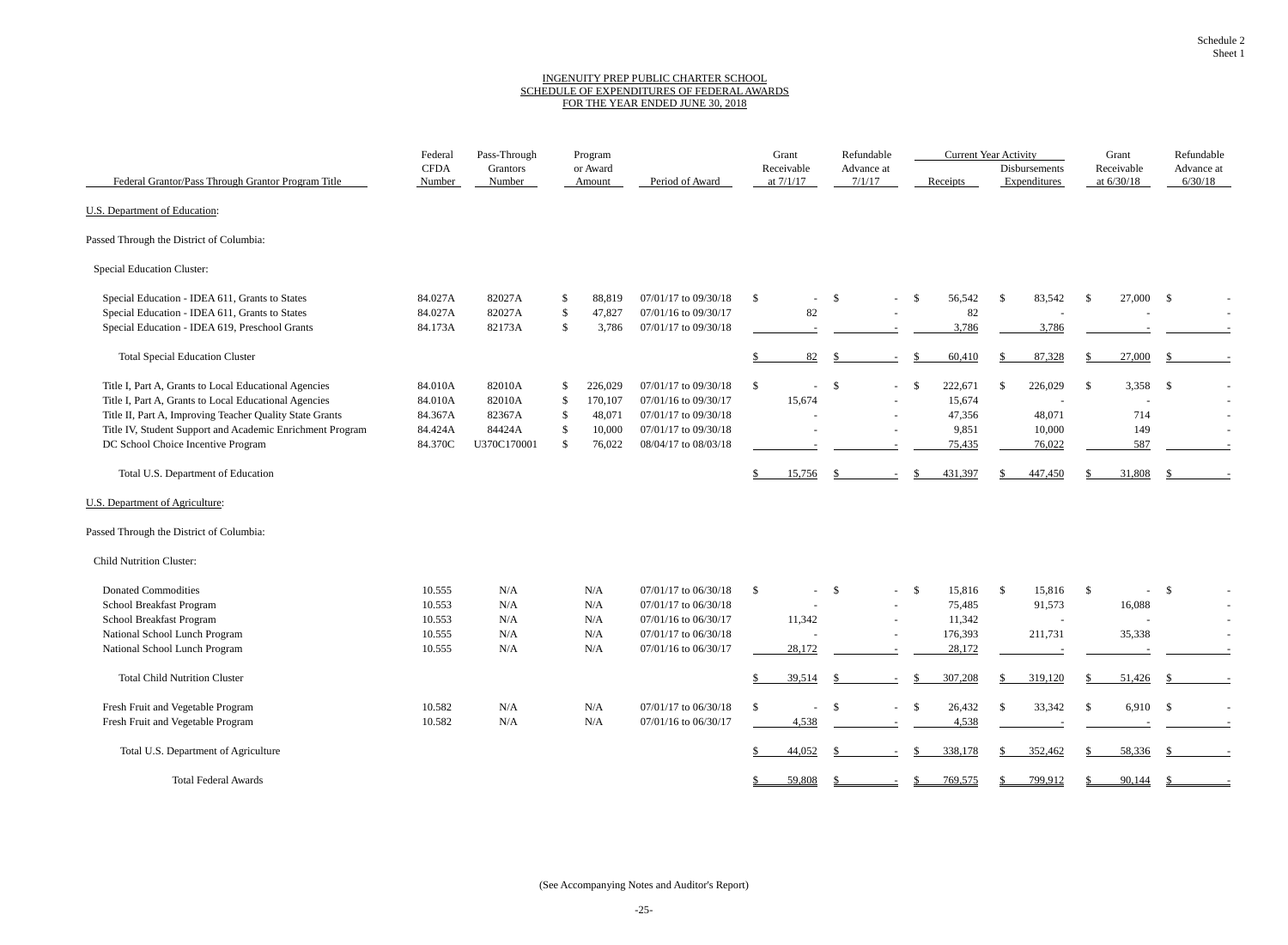# INGENUITY PREP PUBLIC CHARTER SCHOOL SCHEDULE OF EXPENDITURES OF FEDERAL AWARDS FOR THE YEAR ENDED JUNE 30, 2018

| Summary by CFDA                                           |                       |                           |
|-----------------------------------------------------------|-----------------------|---------------------------|
| Program                                                   | <b>CFDA</b><br>Number | Amount of<br>Expenditures |
| Special Education - IDEA 611, Grants to States            | 84.027A               | \$<br>83,542              |
| Special Education - IDEA 619, Preschool Grants            | 84.173A               | 3,786                     |
| Title I, Part A, Grants to Local Educational Agencies     | 84.010A               | 226,029                   |
| Title II, Part A, Improving Teacher Quality State Grants  | 84.367A               | 48,071                    |
| Title IV, Student Support and Academic Enrichment Program | 84.424A               | 10,000                    |
| DC School Choice Incentive Program                        | 84.370C               | 76,022                    |
| Donated Commodities                                       | 10.555                | 15,816                    |
| School Breakfast Program                                  | 10.553                | 91,573                    |
| National School Lunch Program                             | 10.555                | 211,731                   |
| Fresh Fruit and Vegetable Program                         | 10.582                | 33,342                    |
| Total Federal Awards                                      |                       | 799 91                    |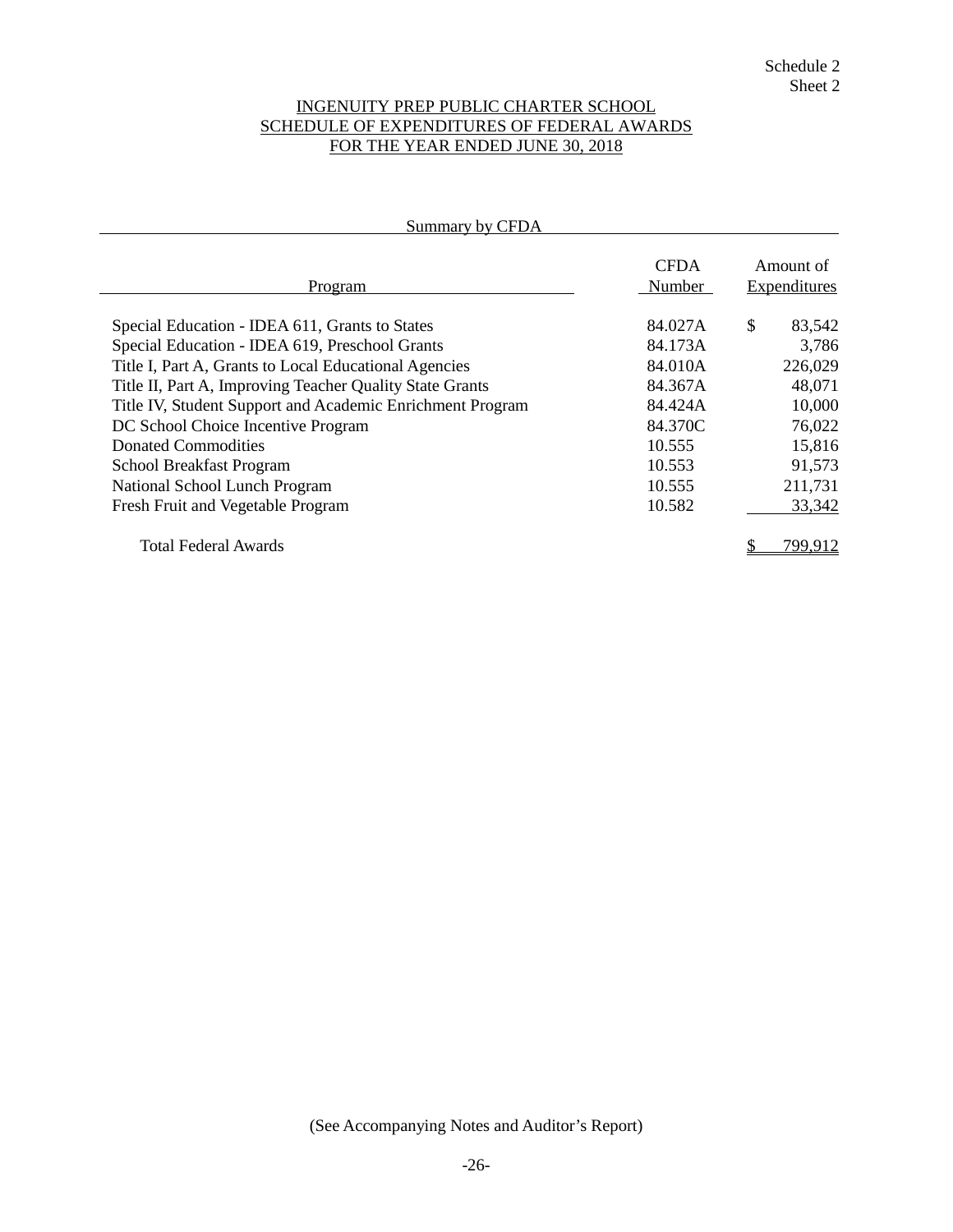#### INGENUITY PREP PUBLIC CHARTER SCHOOL NOTES TO SCHEDULE OF EXPENDITURES OF FEDERAL AWARDS FOR THE YEAR ENDED JUNE 30, 2018

#### Note 1 - Basis of Presentation:

The accompanying schedule of expenditures of federal awards (the schedule) includes the federal award activity of the Charter School under programs of the federal government for the year ended June 30, 2018. The information in this schedule is presented in accordance with the requirements of Title 2 U.S. *Code of Federal Regulations* Part 200, *Uniform Administrative Requirements, Cost Principles, and Audit Requirements for Federal Awards* (Uniform Guidance). Because the schedule presents only a selected portion of the operations of the Charter School, it is not intended to and does not present the financial position, changes in net assets, or cash flows of the Charter School.

#### Note 2 - Summary of Significant Accounting Policies:

Expenditures reported on the schedule are reported on the accrual basis of accounting. Such expenditures are recognized following the cost principles contained in the Uniform Guidance, wherein certain types of expenditures are not allowable or are limited as to reimbursement.

The Charter School has elected not to use the 10 percent de minimis indirect cost rate as allowed under the Uniform Guidance.

# Note 3 - Food Commodities:

Nonmonetary assistance is reported in the schedule at the fair market value of the commodities received and disbursed.

#### Note 4 - Pass-Through Funds:

The Charter School did not pass through any federal funds to subrecipients.

#### Note 5 - Major Program Selection:

The major Federal Award Programs selected for testing are as follows:

#### U.S. Department of Agriculture

- Fresh Fruit and Vegetable Program

Child Nutrition Cluster:

- School Breakfast and National School Lunch Programs
- Donated Commodities

The requirements of the Office of Management and Budget Uniform Guidance prescribe that all major programs as determined by the auditor on a risk-based approach and/or at least 40% (20% for low risk auditees) of all federal awards be subject to specific control and compliance testing. For the Ingenuity Prep Public Charter School, the programs subject to these requirements are as listed above. The total expenditures of these programs represents 44.06% of the total federal expenditures.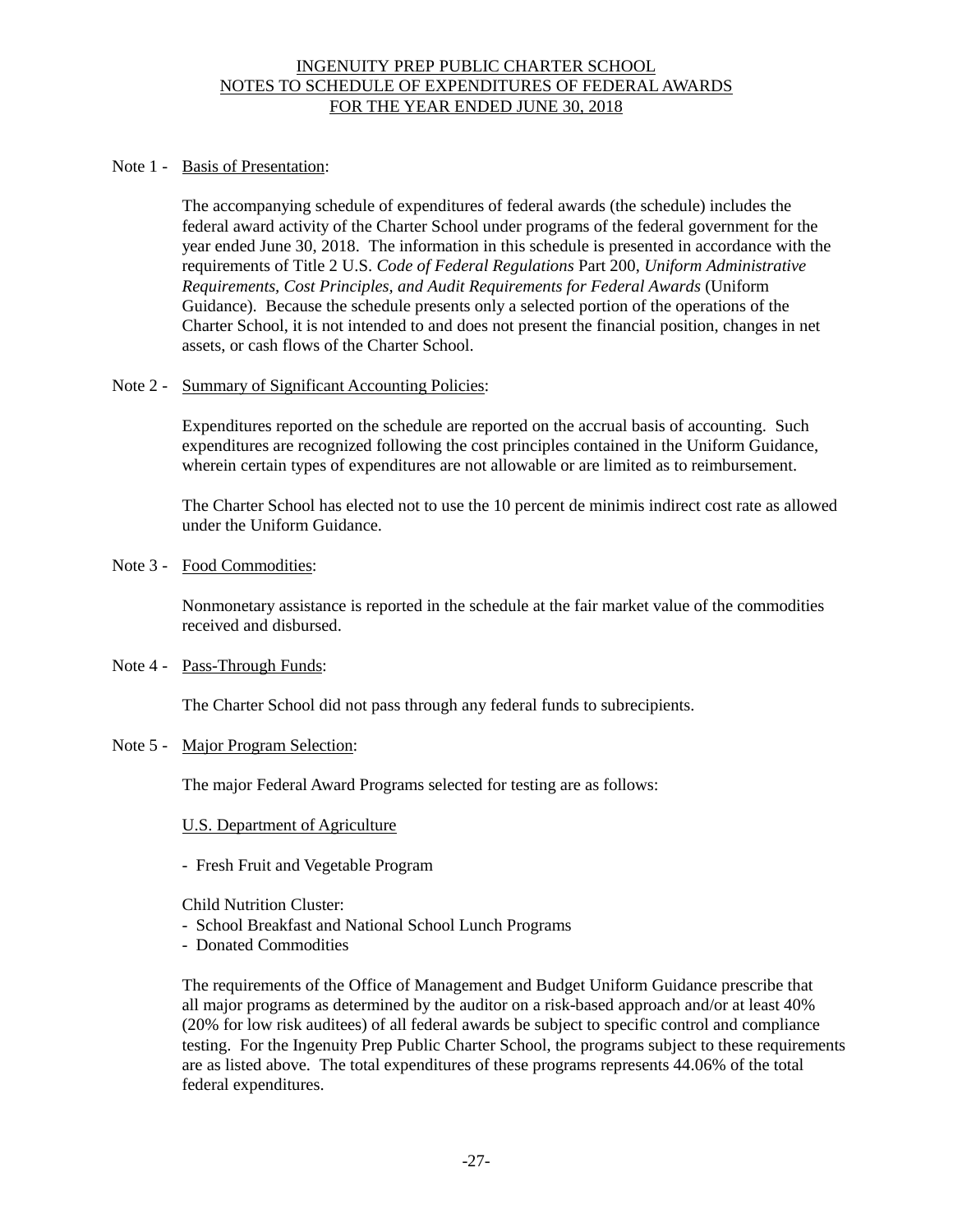#### INGENUITY PREP PUBLIC CHARTER SCHOOL NOTES TO SCHEDULE OF EXPENDITURES OF FEDERAL AWARDS FOR THE YEAR ENDED JUNE 30, 2018

#### Note 5 - Major Program Selection: (Continued)

|                                                           |         | Amount of    |
|-----------------------------------------------------------|---------|--------------|
| Programs                                                  | CFDA#   | Expenditures |
|                                                           |         |              |
| Special Education - IDEA 611, Grants to States            | 84.027A | \$<br>83,542 |
| Special Education - IDEA 619, Preschool Grants            | 84.173A | 3,786        |
| Title I, Part A, Grants to Local Educational Agencies     | 84.010A | 226,029      |
| Title II, Part A, Improving Teacher Quality State Grants  | 84.367A | 48,071       |
| Title IV, Student Support and Academic Enrichment Program | 84.424A | 10,000       |
| DC School Choice Incentive                                | 84.370A | 76,022       |
| Donated Commodities                                       | 10.555  | $15,816*$    |
| School Breakfast Program                                  | 10.553  | $91,573*$    |
| National School Lunch Program                             | 10.555  | $211,731*$   |
| Fresh Fruit and Vegetable Program                         | 10.582  | $33,342*$    |
| <b>Total Federal Awards</b>                               |         |              |

\* Denotes Major Program

#### Note 6 - Major Program Disclosure:

- I. U.S. Department of Agriculture
	- 1) Fresh Fruit and Vegetable Program

To foster healthy eating habits in children over the long term by providing fresh fruits and vegetables to children attending elementary schools.

2) School Breakfast and National School Lunch Programs and Donated Commodities

The objectives of the child nutrition cluster are to: (1) assist states in administering food services that provide healthful, nutritious meals to eligible children in public and nonprofit private schools, residential childcare institutions, and summer recreation programs; and (2) encourage the domestic consumption of nutritious agricultural commodities.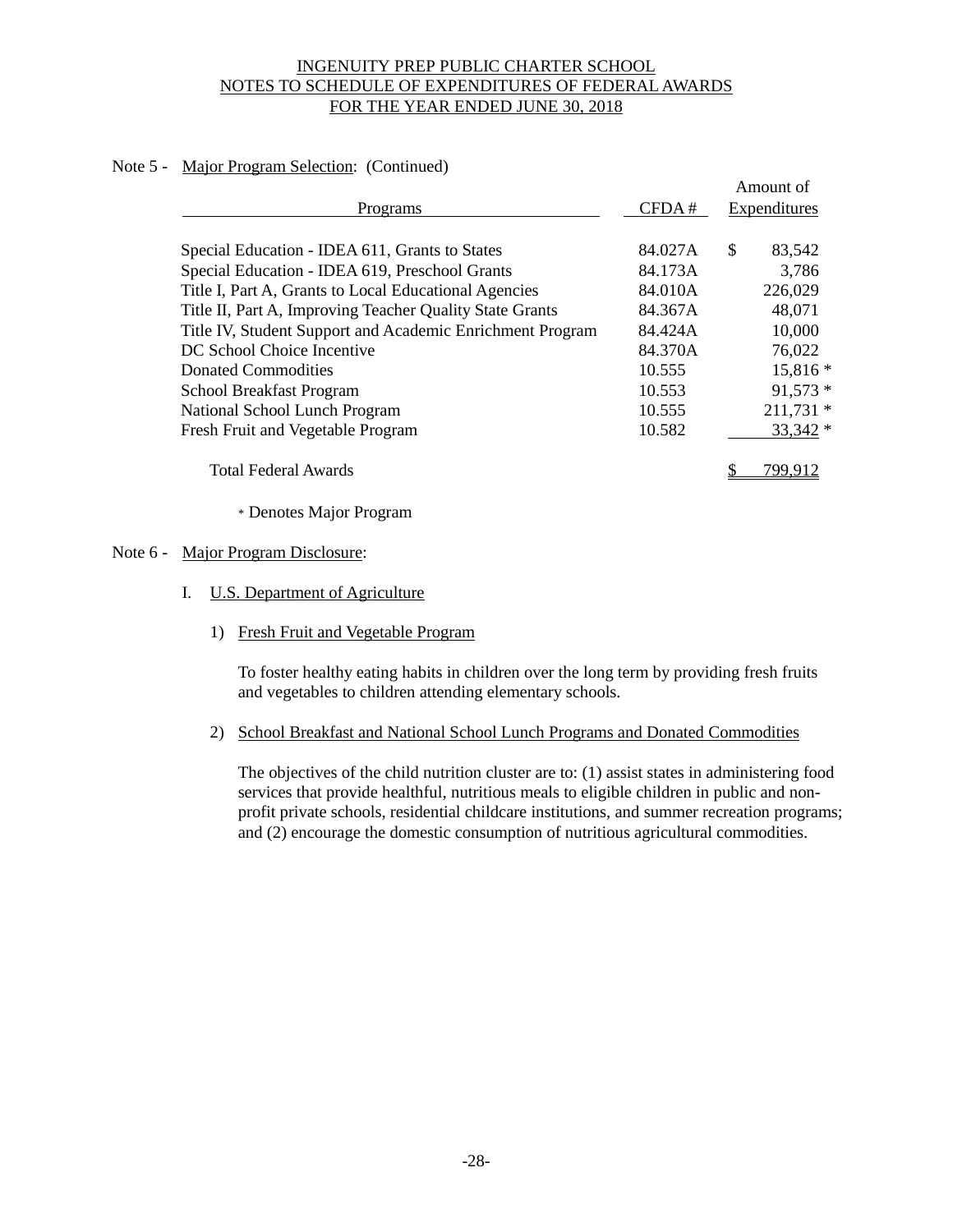# **Kendall, Prebola and Jones, LLC**

Certified Public Accountants

Board of Directors Ingenuity Prep Public Charter School 4600 Livingston Road, SE Washington, DC 20032

# INDEPENDENT AUDITOR'S REPORT ON INTERNAL CONTROL OVER FINANCIAL REPORTING AND ON COMPLIANCE AND OTHER MATTERS BASED ON AN AUDIT OF FINANCIAL STATEMENTS PERFORMED IN ACCORDANCE WITH *GOVERNMENT AUDITING STANDARDS*

We have audited in accordance with auditing standards generally accepted in the United States of America and the standards applicable to financial audits contained in *Government Auditing Standards*, issued by the Comptroller General of the United States, the financial statements of Ingenuity Prep Public Charter School (a nonprofit organization), which comprise the statement of financial position as of June 30, 2018, and the related statements of activities and cash flows for the year then ended, and the related notes to the financial statements, and have issued our report thereon dated November 19, 2018.

#### *Internal Control Over Financial Reporting*

In planning and performing our audit of the financial statements, we considered Ingenuity Prep Public Charter School's internal control over financial reporting (internal control) to determine the audit procedures that are appropriate in the circumstances for the purpose of expressing our opinion on the financial statements, but not for the purpose of expressing an opinion on the effectiveness of Ingenuity Prep Public Charter School's internal control. Accordingly, we do not express an opinion on the effectiveness of the Charter School's internal control.

A *deficiency in internal control* exists when the design or operation of a control does not allow management or employees, in the normal course of performing their assigned functions, to prevent, or detect and correct, misstatements on a timely basis. A *material weakness* is a deficiency, or a combination of deficiencies, in internal control, such that there is a reasonable possibility that a material misstatement of the entity's financial statements will not be prevented, or detected and corrected on a timely basis. A *significant deficiency* is a deficiency, or a combination of deficiencies, in internal control that is less severe than a material weakness, yet important enough to merit attention by those charged with governance.

Our consideration of internal control was for the limited purpose described in the first paragraph of this section and was not designed to identify all deficiencies in internal control that might be material weaknesses or significant deficiencies. Given these limitations, during our audit we did not identify any deficiencies in internal control that we consider to be material weaknesses. However, material weaknesses may exist that have not been identified.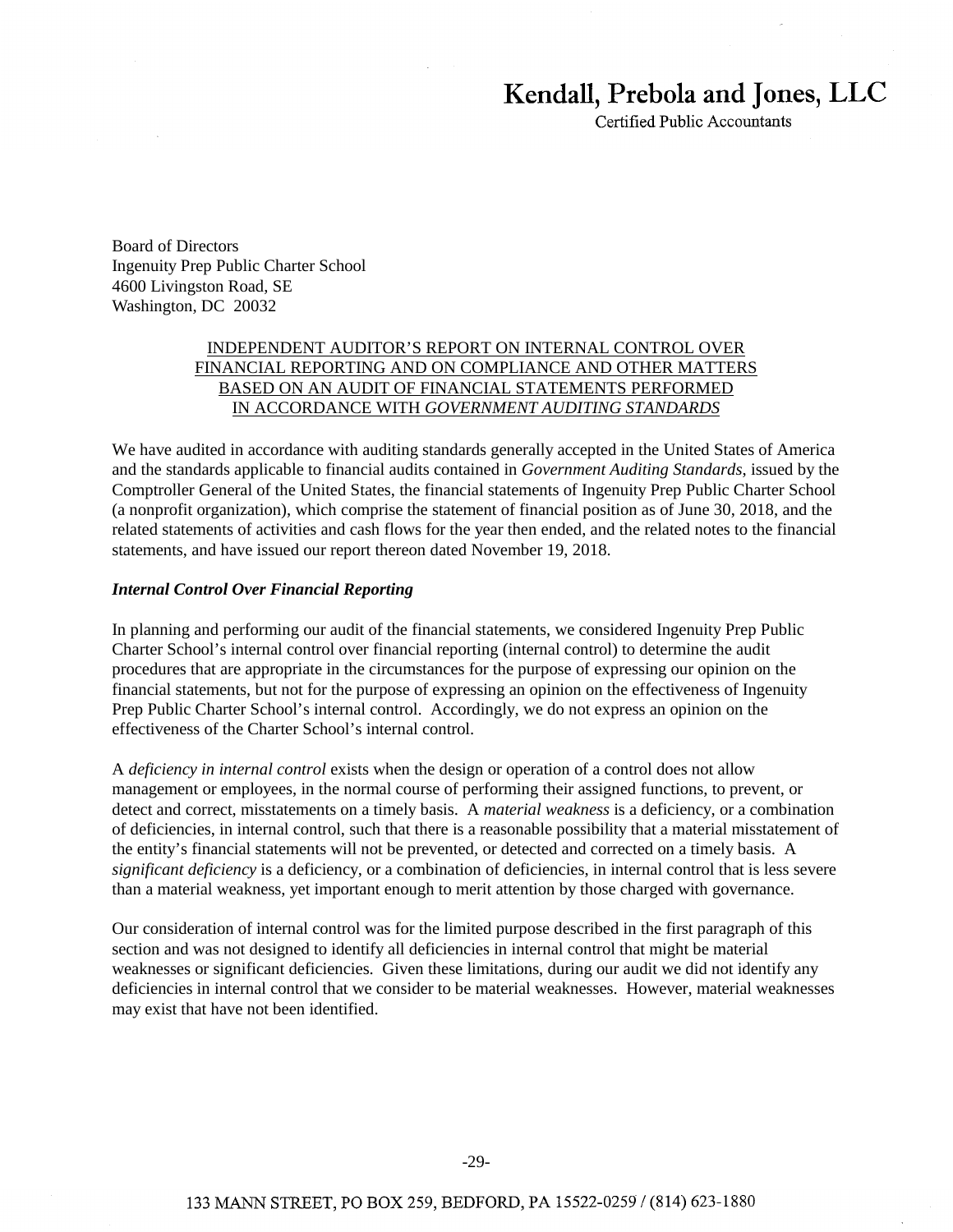#### *Compliance and Other Matters*

As part of obtaining reasonable assurance about whether Ingenuity Prep Public Charter School's financial statements are free from material misstatement, we performed tests of its compliance with certain provisions of laws, regulations, contracts and grant agreements, noncompliance with which could have a direct and material effect on the determination of financial statement amounts. However, providing an opinion on compliance with those provisions was not an objective of our audit and accordingly, we do not express such an opinion. The results of our tests disclosed no instances of noncompliance or other matters that are required to be reported under *Government Auditing Standards*.

### *Purpose of this Report*

The purpose of this report is solely to describe the scope of our testing of internal control and compliance and the results of that testing, and not to provide an opinion on the effectiveness of the Charter School's internal control or on compliance. This report is an integral part of an audit performed in accordance with *Government Auditing Standards* in considering the Charter School's internal control and compliance. Accordingly, this communication is not suitable for any other purpose.

Kendall, frebola and Jones

Kendall, Prebola and Jones Certified Public Accountants

Bedford, Pennsylvania November 19, 2018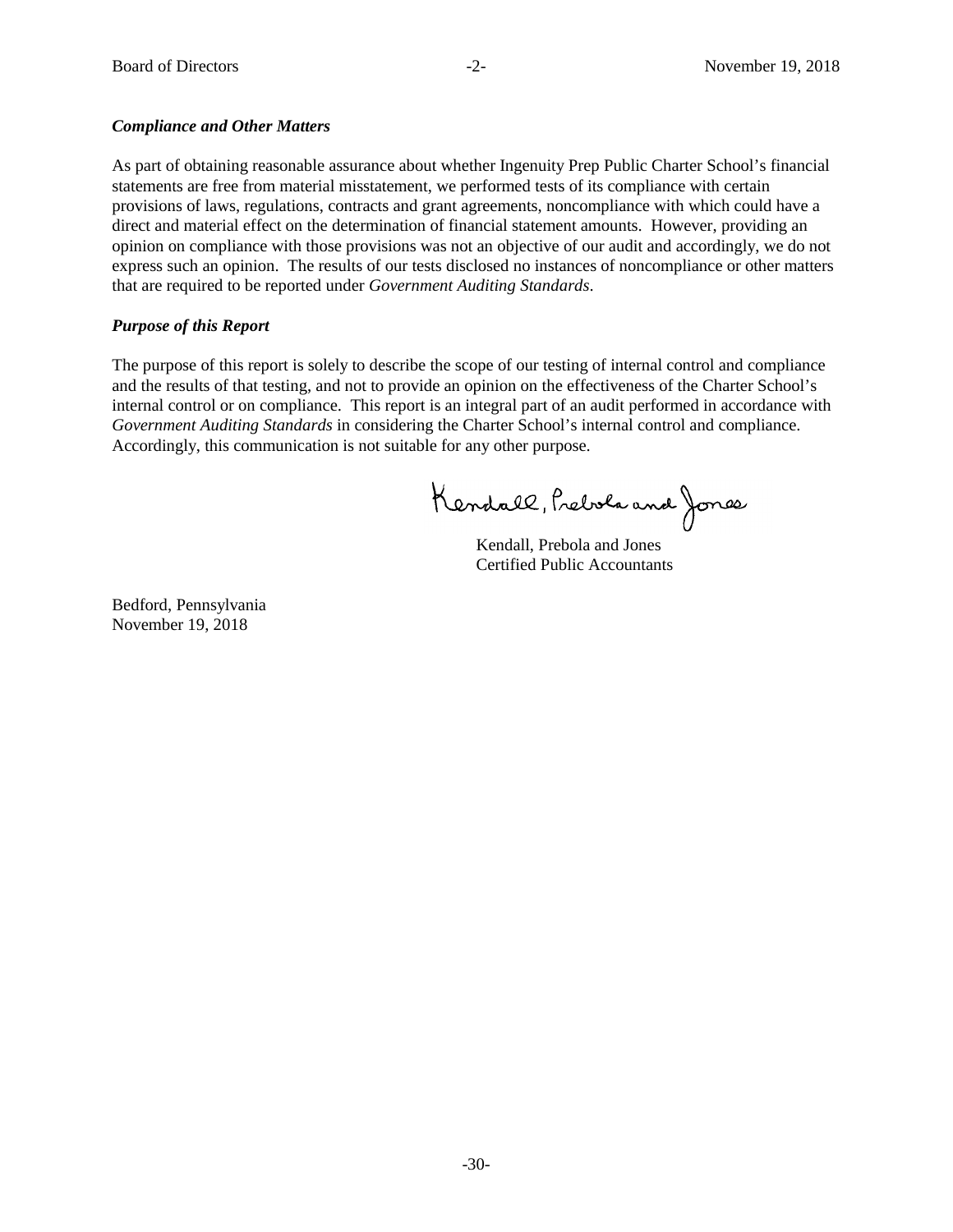# **Kendall, Prebola and Jones, LLC**

Certified Public Accountants Certified Public Accountants

Ingenuity Prep Public Charter School 4600 Livingston Road, SE Washington, DC 20032

#### INDEPENDENT AUDITOR'S REPORT ON COMPLIANCE FOR EACH MAJOR PROGRAM AND ON INTERNAL CONTROL OVER COMPLIANCE REQUIRED BY THE UNIFORM GUIDANCE

#### *Report on Compliance for Each Major Federal Program*

We have audited the Ingenuity Prep Public Charter School's (a nonprofit organization) compliance with the types of compliance requirements described in the OMB *Compliance Supplement* that could have a direct and material effect on each of Ingenuity Prep Public Charter School's major federal programs for the year ended June 30, 2018. The Ingenuity Prep Public Charter School's major federal programs are identified in the summary of auditor's results section of the accompanying schedule of findings and questioned costs and in the notes to the schedule of expenditures of federal awards.

#### *Management's Responsibility*

Management is responsible for compliance with federal statutes, regulations, and terms and conditions of its federal awards applicable to its federal programs.

#### *Auditor's Responsibility*

Homet of United Charter School<br>
Hogenity Prep Public Charter School<br>
4600 Livingston Road, SE<br>
4600 Livingston Road, SE<br>
162CH MAJOR PROGRAM AND DON INTERNAL CONTROL TOWEL CONFIGUATION<br>
EQUENCE PROGRAM AND DON INTERNAL CON Our responsibility is to express an opinion on compliance for each of the Ingenuity Prep Public Charter School's major federal programs based on our audit of the types of compliance requirements referred to above. We conducted our audit of compliance in accordance with auditing standards generally accepted in the United States of America; the standards applicable to financial audits contained in *Government Auditing Standards*, issued by the Comptroller General of the United States; and the audit requirements of Title 2 U.S. *Code of Federal Regulations* Part 200, *Uniform Administrative Requirements, Cost Principles, and Audit Requirements for Federal Awards* (Uniform Guidance). Those standards and the Uniform Guidance require that we plan and perform the audit to obtain reasonable assurance about whether noncompliance with the types of compliance requirements referred to above that could have a direct and material effect on a major federal program occurred. An audit includes examining, on a test basis, evidence about the Ingenuity Prep Public Charter School's compliance with those requirements and performing such other procedures as we considered necessary in the circumstances.

We believe that our audit provides a reasonable basis for our opinion on compliance for each major federal program. However, our audit does not provide a legal determination of the Ingenuity Prep Public Charter School's compliance.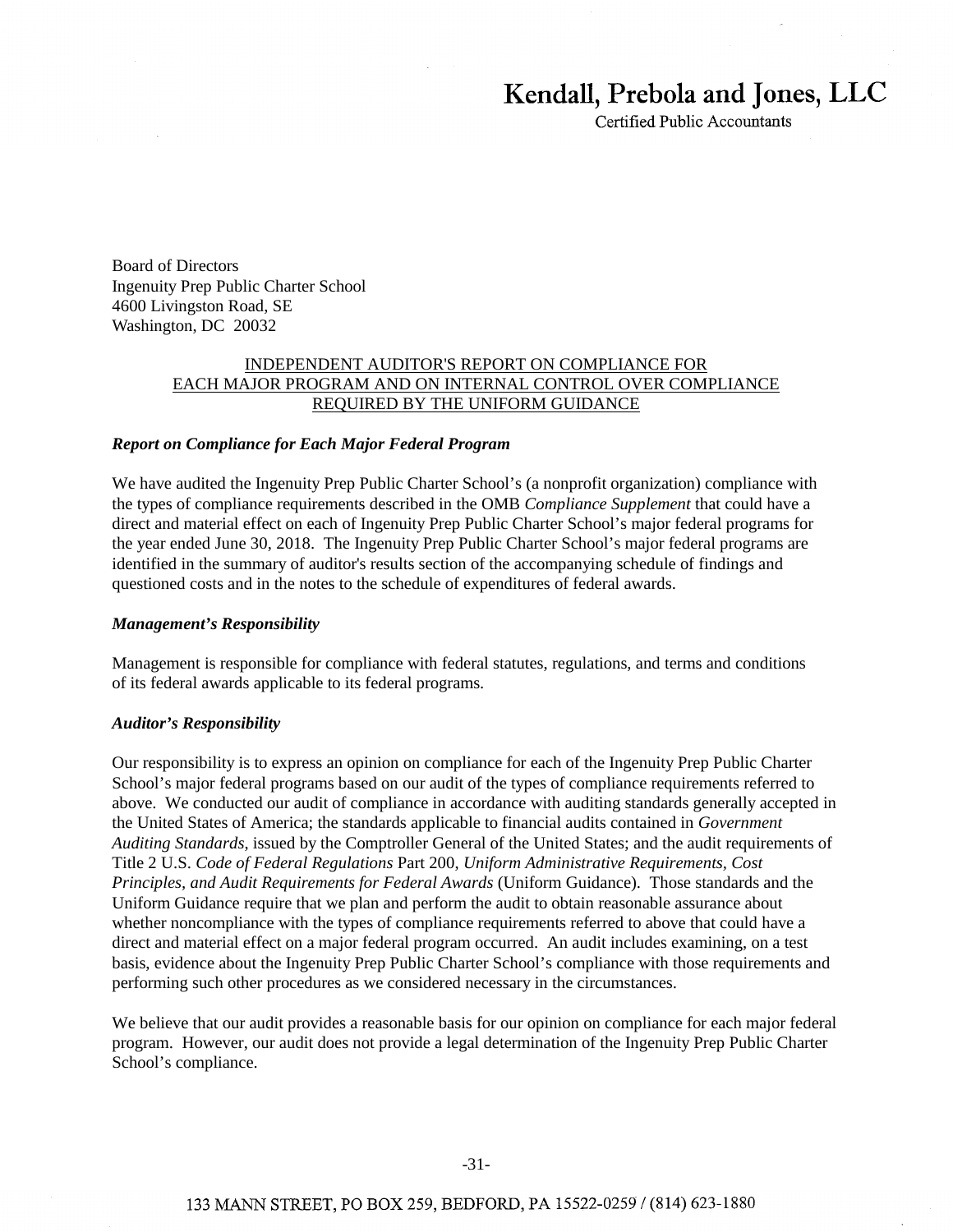#### *Opinion on Each Major Federal Award Program*

In our opinion, the Ingenuity Prep Public Charter School, complied, in all material respects, with the types of compliance requirements referred to above that could have a direct and material effect on each of its major federal programs for the year ended June 30, 2018.

#### *Report on Internal Control Over Compliance*

Management of the Ingenuity Prep Public Charter School is responsible for establishing and maintaining effective internal control over compliance with the types of requirements referred to above. In planning and performing our audit of compliance, we considered the Ingenuity Prep Public Charter School's internal control over compliance with the types of requirements that could have a direct and material effect on each major federal program to determine the auditing procedures that are appropriate in the circumstances for the purpose of expressing an opinion on compliance for each major federal program and to test and report on internal control over compliance in accordance with the Uniform Guidance, but not for the purpose of expressing an opinion on the effectiveness of internal control over compliance. Accordingly, we do not express an opinion on the effectiveness of the Ingenuity Prep Public Charter School's internal control over compliance.

A *deficiency in internal control over compliance* exists when the design or operation of a control over compliance does not allow management or employees, in the normal course of performing their assigned functions, to prevent, or detect and correct, noncompliance with a type of compliance requirement of a federal program on a timely basis. A *material weakness in internal control over compliance* is a deficiency, or a combination of deficiencies, in internal control over compliance, such that there is a reasonable possibility that material noncompliance with a type of compliance requirement of a federal program will not be prevented, or detected and corrected, on a timely basis. A *significant deficiency in internal control over compliance* is a deficiency, or a combination of deficiencies, in internal control over compliance with a type of compliance requirement of a federal program that is less severe than a material weakness in internal control over compliance, yet important enough to merit attention by those charged with governance.

Our consideration of internal control over compliance was for the limited purpose described in the first paragraph of this section and was not designed to identify all deficiencies in internal control over compliance that might be material weaknesses or significant deficiencies. We did not identify any deficiencies in internal control over compliance that we consider to be material weaknesses. However, material weaknesses may exist that have not been identified.

The purpose of this report on internal control over compliance is solely to describe the scope of our testing of internal control over compliance and the results of that testing based on the requirements of the Uniform Guidance. Accordingly, this report is not suitable for any other purpose.

 $\forall$  endall, frebola and fonce

Kendall, Prebola and Jones Certified Public Accountants

Bedford, Pennsylvania November 19, 2018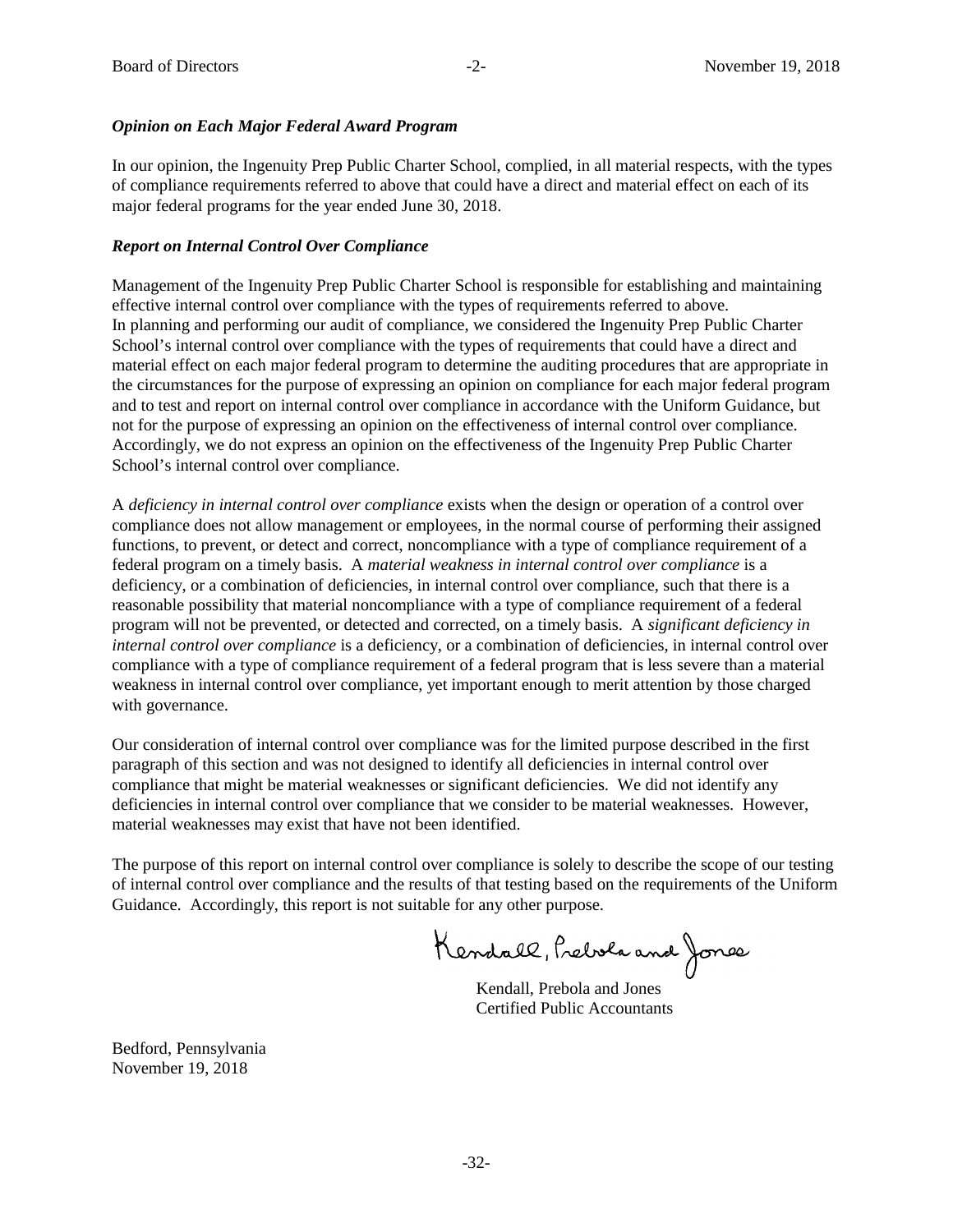# INGENUITY PREP PUBLIC CHARTER SCHOOL SUMMARY SCHEDULE OF PRIOR AUDIT FINDINGS FOR THE YEAR ENDED JUNE 30, 2018

There were no findings reported in the prior year.